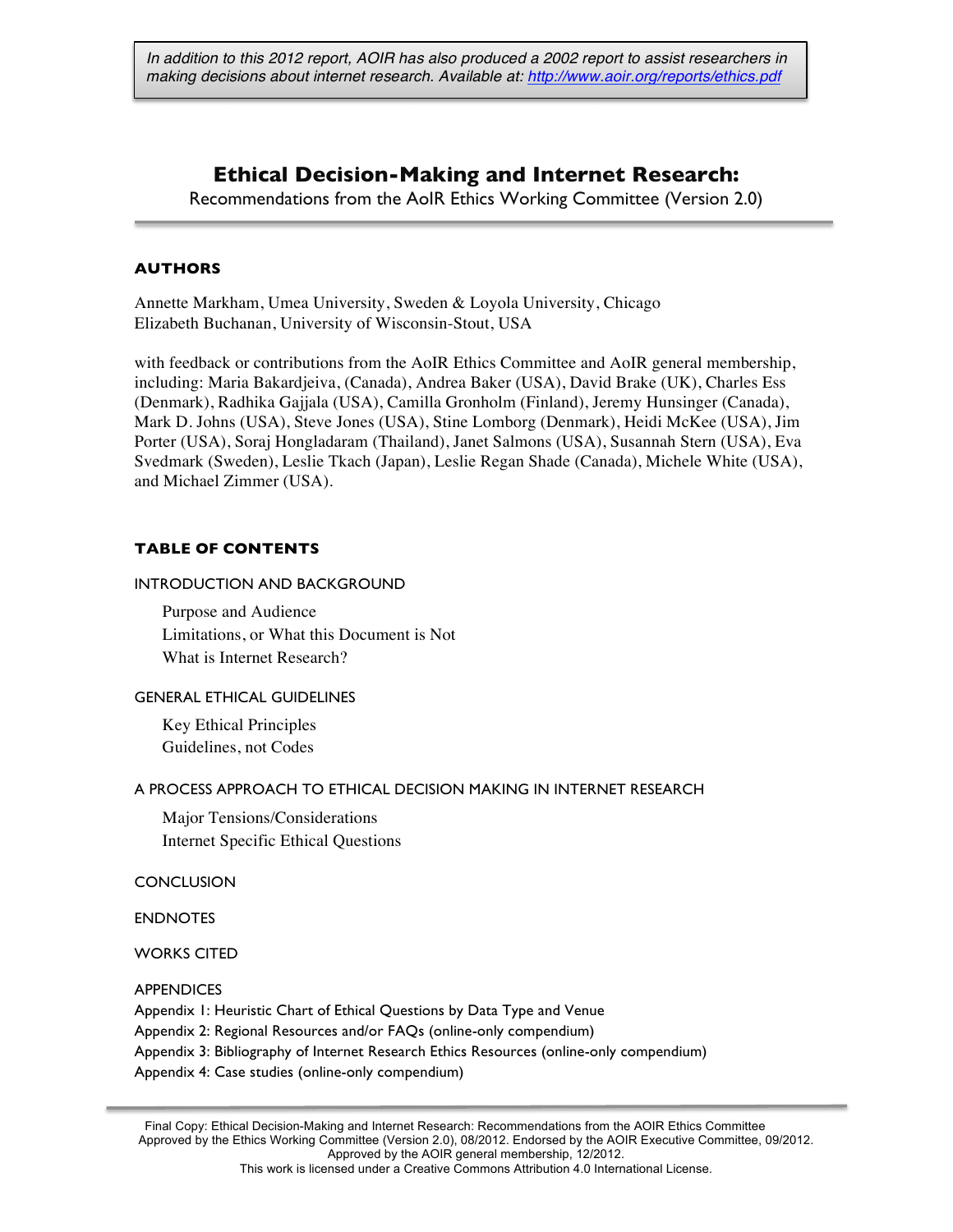# **INTRODUCTION AND BACKGROUND**

The work represented in this document emerges from theoretical, empirical, and field research conducted by members of the Association of Internet Researchers, including members of the AoIR Ethics Working Group.

The first version of the AoIR Ethical Decision-Making document was released in 2002, after two years of international and cross-disciplinary collaboration. The document and its guidelines emerged from a series of extensive dialogues among experienced researchers facing and resolving ethical issues in internet research, philosophers, and other members of AoIR's international, interdisciplinary community. The intention was to develop guidelines from the bottom up -- i.e., out of the day-to-day practices of researchers in a wide range of disciplines, countries and contexts, in contrast to a more usual top-down approach that tries to provide a universal set of norms, principles, practices, and regulations. This approach was crucial because the enterprise of internet research is expansive -- that is, globally informed -- but also situated in innumerable locales. The 2002 document has subsequently received much use, and has been cited and used in a wide range of publications by a diverse number of disciplines. The AoIR Guidelines document has also been used by research ethics boards (REBs) and institutional review boards (IRBs) when making decisions about internet research-based protocols.<sup>1</sup>

# **Purpose and Audience**

While the first AoIR document enjoyed extensive use, much has changed in the field of Internet Studies since 2002. The scope and contexts of internet research have been dramatically expanded through the continuing global diffusion of the internet into nearly every country in the world, as facilitated through a growing array of devices (including game consoles, internet-enabled phones and other mobile devices) and ever-increasing bandwidth; rapidly expanding suites of new communication applications; and the increasingly seamless interweaving of online and offline activities and experiences. Alongside these developments, the literature of internet research ethics has grown considerably, providing us with a far more extensive range of theoretical resources and practical examples to help recognize and guide ethical reflection.

The AoIR ethics working committee, with extensive feedback from AoIR membership including at workshops conducted annually at the AoIR internet research conferences, from 2005 through the present, has developed this 2012 version in an effort to recognize and respond to the array of changing technologies and ongoing developments that affect the ethics of internet research. We emphasize that no set of guidelines or rules is static; the fields of internet research are dynamic and heterogeneous. This dynamism is reflected in the fact that as of the time of this writing, no official guidance or "answers" regarding internet research ethics have been adopted at any national or international level.

This document aligns with and extends the first AoIR document. This document represents a series of considerations designed to support and inform those responsible for making decisions about the ethics of internet research. And, while primarily directed at researchers, it provides a resource for a wide audience of other stakeholders such as review boards, ethicists, and students, by providing a current discussion of important ethical issues and pertinent literature in the field.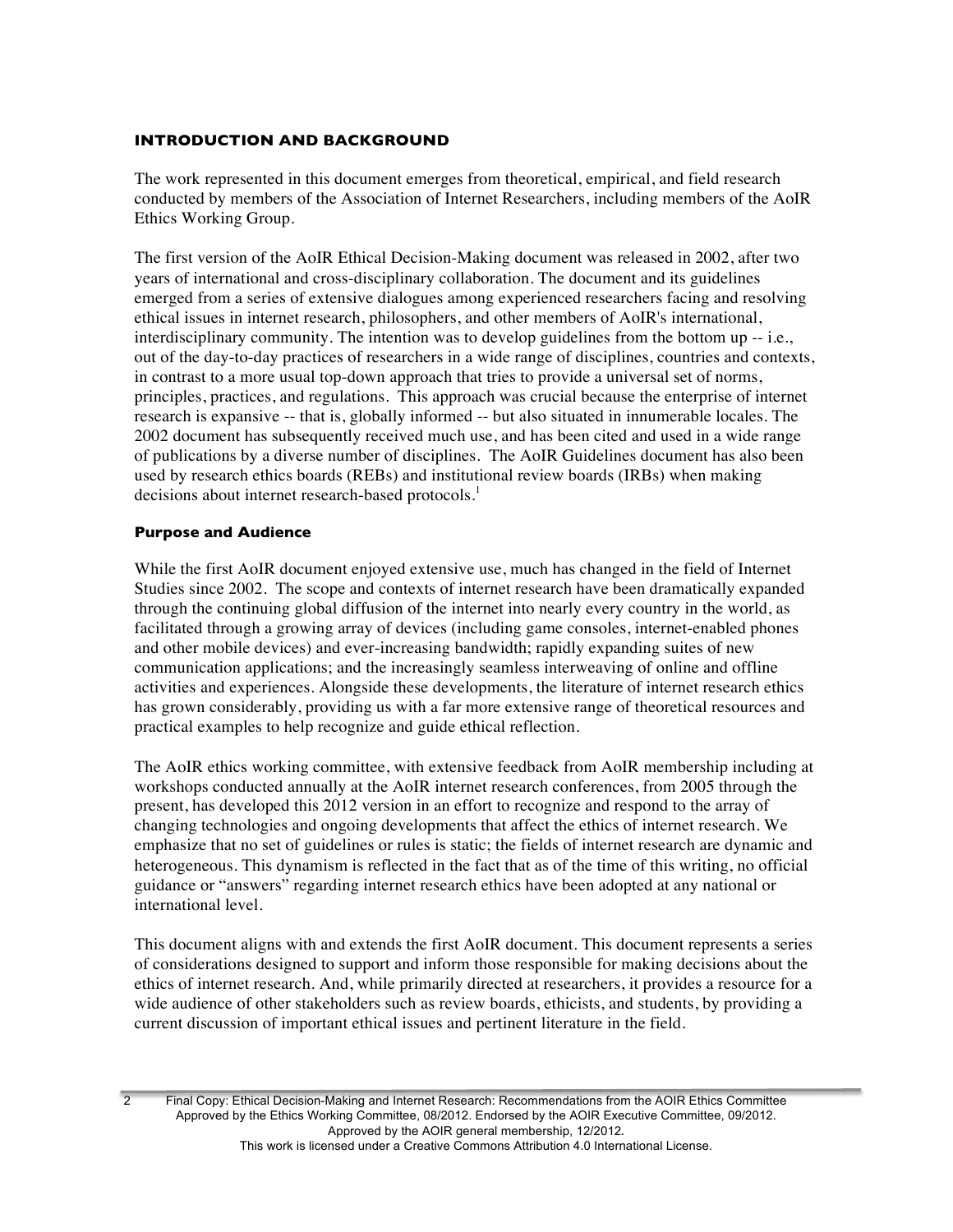# **Limitations, or What This Document is Not**

In this document, we do not reiterate the many specific rules of governmental or institutional research policies, as these are well documented and widely available. We also do not include specific disciplinary best practices or codes of ethics, as this document seeks to function at the  $maccro-level.<sup>2</sup>$ 

Although we identify current internet technologies and contexts, we acknowledge that technologies themselves change rapidly. Therefore, this document is designed to emphasize processes for decision-making and questions that can be applied to ever-changing technological contexts.

At its most fundamental level, we recognize that ethical decision-making interweaves one's fundamental world view (ontology, epistemology, values, etc), one's academic and political environment (purposes), one's defining disciplinary assumptions, and one's methodological stances. Decision making occurs at many junctures in the cycle of inquiry, including research design, research conduct, and research production and dissemination. Because of the complexity of ethical decision making in individual cases, this document focuses on general principles, illustrating their application using some examples from the many possible ethical issues that may arise.

# **What is Internet Research?**

The internet is a social phenomenon, a tool, and also a (field) site for research. Depending on the role the internet plays in the research project or how it is conceptualized by the researcher, different epistemological, logistical and ethical considerations will come into play. The term "Internet" originally described a network of computers that made possible the decentralized transmission of information. Now, the term serves as an umbrella for innumerable technologies, devices, capacities, uses, and social spaces. Within these technologies, many ethical and methodological issues arise and as such, internet research calls for new models of ethical evaluation and consideration.

Because the types of interaction and information transmission made possible by the internet vary so widely, researchers find it necessary to define the concept more narrowly within individual studies. This is complicated by the fact that studies of and on the internet cut across all academic disciplines.

This document uses the following working definitions:

Internet research encompasses inquiry that:

- (a) utilizes the internet to collect data or information, e.g., through online interviews, surveys, archiving, or automated means of data scraping;
- (b) studies how people use and access the internet, e.g., through collecting and observing activities or participating on social network sites, listservs, web sites, blogs, games, virtual worlds, or other online environments or contexts;
- (c) utilizes or engages in data processing, analysis, or storage of datasets, databanks, and/or repositories available via the.
- (d) studies software, code, and internet technologies
- (e) examines the design or structures of systems, interfaces, pages, and elements

<sup>3</sup> Final Copy: Ethical Decision-Making and Internet Research: Recommendations from the AOIR Ethics Committee Approved by the Ethics Working Committee, 08/2012. Endorsed by the AOIR Executive Committee, 09/2012. Approved by the AOIR general membership, 12/2012.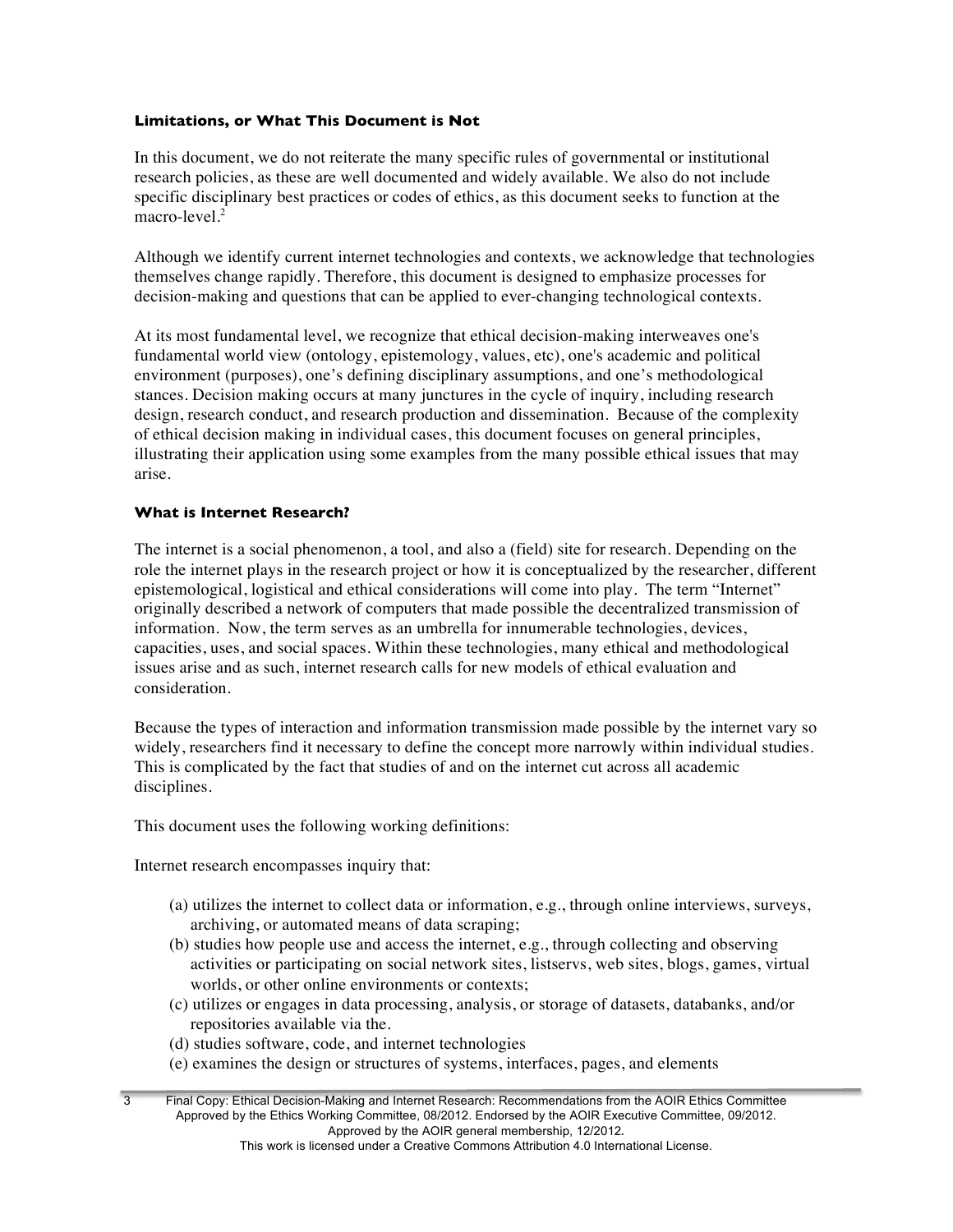- (f) employs visual and textual analysis, semiotic analysis, content analysis, or other methods of analysis to study the web and/or internet-facilitated images, writings, and media forms.
- (g) studies large scale production, use, and regulation of the internet by governments, industries, corporations, and military forces.

Internet research is not machine specific or dependent, and we recognize the impact of smart devices and increased mobility on internet activities. It is important to note that definitions of and experiences with these contexts vary widely. Technological convergence collapses many contexts and categories in evolving and sometimes surprising ways. The internet mediates everyday life in industrialized and developing cultures, whether or not we are actively accessing the web. Thus, internet research should be considered in its broadest sense.

# **GENERAL ETHICAL GUIDELINES**

Principles of research ethics and ethical treatment of persons are codified in a number of policies and accepted documents, such as the UN Declaration of Human Rights, the Nuremberg Code, the Declaration of Helsinki, and the Belmont Report. At their core, the basic tenets shared by these policies include the fundamental rights of human dignity, autonomy, protection, safety, maximization of benefits and minimization of harms, or, in the most recent accepted phrasing, respect for persons, justice, and beneficence. While originally stemming from the biomedical contexts, these principles have been adapted beyond these early contexts and rise above disciplines and methodologies. We accept them as basic to any research endeavor. These basic principles provide a starting point for a range of ethical considerations that occur at various junctures of any specific research project. Different ethical issues become salient as the researcher develops research questions, seeks and gains access to individuals and/or information, manages and protects personally identifiable information, selects analytical tools, and represents the data through dissemination, in published reports, conference presentations, or other venues.<sup>3</sup>

### **Key guiding principles**

We find the following principles to be fundamental to an ethical approach to internet research:

The greater the vulnerability of the community / author / participant, the greater the obligation of the researcher to protect the community / author / participant.

Because 'harm' is defined contextually, ethical principles are more likely to be understood inductively rather than applied universally. That is, rather than one-size-fits-all pronouncements, ethical decision-making is best approached through the application of practical judgment attentive to the specific context (what Aristotle identified as phronesis<sup>4</sup>).

Because all digital information at some point involves individual persons, consideration of principles related to research on human subjects may be necessary even if it is not immediately apparent how and where persons are involved in the research data.

When making ethical decisions, researchers must balance the rights of subjects (as authors, as research participants, as people) with the social benefits of research and researchers' rights to conduct research. In different contexts the rights of subjects may outweigh the benefits of research.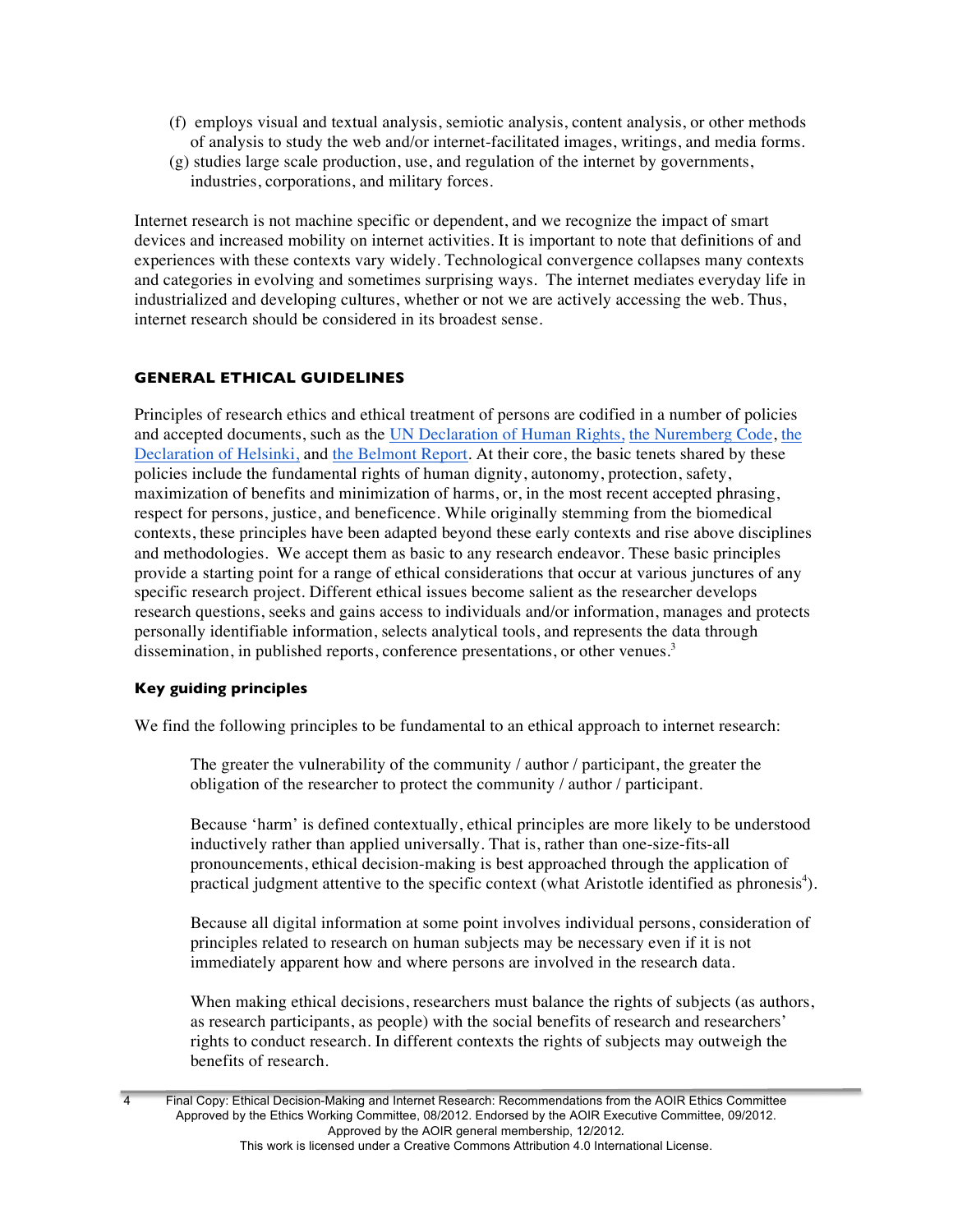Ethical issues may arise and need to be addressed during all steps of the research process, from planning, research conduct, publication, and dissemination.

Ethical decision-making is a deliberative process, and researchers should consult as many people and resources as possible in this process, including fellow researchers, people participating in or familiar with contexts/sites being studied, research review boards, ethics guidelines, published scholarship (within one's discipline but also in other disciplines), and, where applicable, legal precedent. 5

### **Guidelines versus codes**

Ethical conundrums are complex and rarely decided along binary lines. There is much grey area in ethical decision-making. More than one set of norms, values, principles and usual practices can be seen to legitimately apply to the issue(s) involved. It becomes difficult to make judgments as to which set(s) apply, especially when one set conflicts with another in some way. This forces the researcher to determine which is more relevant in a given context or at particular junctures during the course of the study. We emphasize that ethical concepts such as harm, vulnerability, respect for persons, and beneficence are not just regulatory hurdles to be jumped through at the beginning stages of research, but concepts that ground ethical inquiry. As such, they should be assessed and considered throughout each stage of the research. Multiple judgments are possible, and ambiguity and uncertainty are part of the process.

We advocate guidelines rather than a code of practice so that ethical research can remain flexible, be responsive to diverse contexts, and be adaptable to continually changing technologies. When one considers that ethical assessments are always operationalized via some sort of practice (method), and also contextualized institutionally and/or geographically, it becomes clearer that an adaptive, inductive approach can yield potentially more ethically legitimate outcomes than a simple adherence to a set of instantiated rules. The emphasis on a process approach highlights the researcher's responsibility for making such judgments and decisions within specific contexts and, more narrowly, within a specific research project. Hence, this 2012 version of the AoIR Ethical Decision Making document adheres to the same underlying principles as the first: a dialogic, casebased, inductive, and process approach to ethics.

We strongly urge that people who use this document in their work contribute a synopsis or case study of how they used it, whether it was in fact useful, and whether they might change anything about it. In this way, we can more fully appreciate the range of approaches to ethical research practice and continue to build a robust and diverse collection of best practices. This growing compendium of resources can be accessed at http://ethics.aoir.org/.

# **A PROCESS APPROACH TO ETHICAL DECISION MAKING IN INTERNET RESEARCH**

At each juncture of a research project, different ethical issues become relevant. Decisions about gaining access to a site for data collection are different from decisions about how to interact with participants or whether or not informed consent is needed. Once these issues have been resolved, further ethical quandaries will arise as one makes decisions about how to store data, whether or not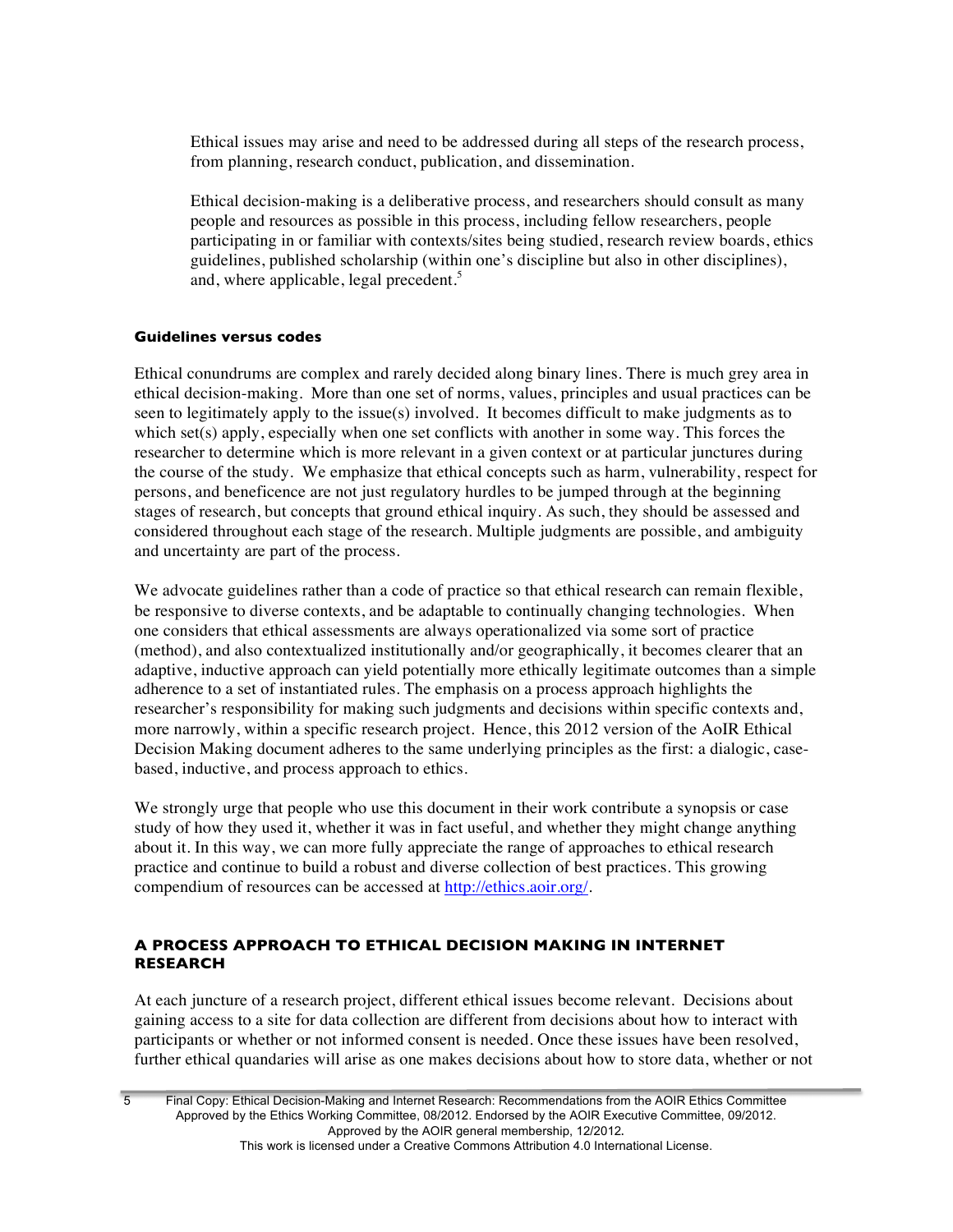to use actual quotes in published reports, or how to represent one's findings for various audiences. This section is designed to help guide one's considerations through the process of ethical assessment. We begin by outlining three major issues that arise repeatedly in discussions about ethical practice in internet research: Human subjects, private/public, and data/persons. This is followed by a brief discussion of a fourth issue for researchers: The tension between top down regulatory models and case based, situated approaches. Finally in this section, we provide a detailed list of questions that can help raise awareness of ethical considerations throughout a research project. Note that the appendices provide further tools to think with, including a list of frequently asked questions and a heuristic chart that lays out an array of questions arising in studies of particular contexts/venues or with particularly types of information or data produced or retrieved from those contexts.

### **Major tensions/considerations**

Operational definitions of ethical concepts and appropriate research conduct vary widely, within and across disciplines. This is not unique to internet research, but describes an inherent quality of any ethical discussion. Our research community has learned over the past two decades that internet research requires individuals and institutions alike to confront many irresolvable contradictions and tensions. Many competing interests must be negotiated by researchers, ethics review boards, and institutions.

*Human Subjects:* The concept of 'human subjects' is a persistent and contentious example of a dialectical tension between disciplinary/regulatory models and context-specific sensibilities. The term 'human subject' as applied to the consideration of research ethics emerged from early responses to harmful treatment of persons in medical experiments<sup>6</sup>. It persists as a guiding concept for ethical social research, yet has been long critiqued for being ill-suited for models of inquiry that follow non-biomedical procedures for interacting with people or don't interact directly with people at all, for example, studying published texts.<sup>7</sup> Many regulatory bodies across the world<sup>8</sup> have dealt with these issues by creating different levels of ethics board review based on the idea that some research might be exempt from review or require only limited review. The definition of 'human subject' has become, unfortunately, a litmus test for whether or not one needs to undergo ethical review before conducting research. In internet research, 'human subject' has never been a good fit for describing many internet-based research environments. <sup>9</sup> Ongoing debates among our community of scholars illustrate a diverse, educated range of standpoints on the answers to the question of what constitutes a 'human subject.' We agree with other regulatory bodies that the term no longer enjoys the relatively straightforward definitional status it once did. <sup>10</sup> As a community of scholars, we maintain the stance that when considered outside a regulatory framework, the concept of 'human subject' may not be as relevant as other terms such as harm, vulnerability, personally identifiable information, and so forth. We encourage researchers to continue vigorous and critical discussion of the concept of 'human subject,' both as it might be further specified in internetrelated research or as it might be supplanted by terms that more appropriately define the boundaries for what constitutes inquiry that might be ethically challenging.

*Public/Private:* Individual and cultural definitions and expectations of privacy are ambiguous, contested, and changing. People may operate in public spaces but maintain strong perceptions or expectations of privacy.<sup>11</sup> Or, they may acknowledge that the substance of their communication is public, but that the specific context in which it appears implies restrictions on how that information is  $-$  or ought to be  $-$  used by other parties.<sup>12</sup> Data aggregators or search tools make information accessible to a wider public than what might have been originally intended. In mediated contexts,

6 Final Copy: Ethical Decision-Making and Internet Research: Recommendations from the AOIR Ethics Committee Approved by the Ethics Working Committee, 08/2012. Endorsed by the AOIR Executive Committee, 09/2012. Approved by the AOIR general membership, 12/2012.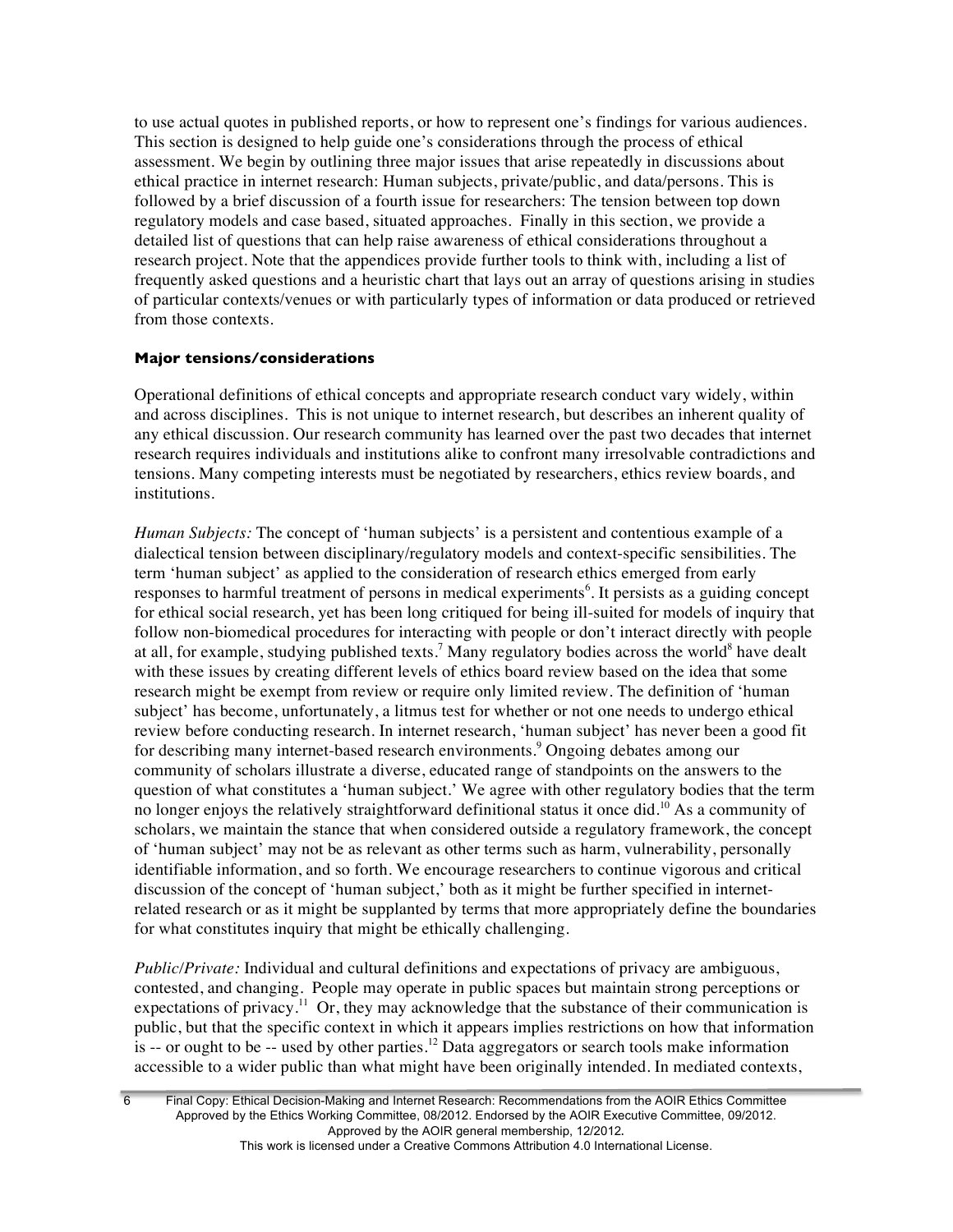as Nissenbaum points out, "what people care most about is not simply restricting the flow of information but ensuring that it flows appropriately" (2010, p. 2). As noted in the 2002 version of these AOIR ethics guidelines, privacy is a concept that must include a consideration of expectations and consensus. Social, academic, or regulatory delineations of public and private as a clearly recognizable binary no longer holds in everyday practice. When conducting research within such shifting terrains, when there is no consensus, or even assumption of consensus, Nissenbaum's concept of contextual integrity (2010) is a valuable construct.

*Data(Text)/Persons:* The internet complicates the fundamental research ethics question of personhood. Is an avatar a person? Is one's digital information an extension of the self? In the U.S. regulatory system, the primary question has generally been: Are we working with human subjects or not? If information is collected directly from individuals, such as an email exchange, instant message, or an interview in a virtual world, we are likely to naturally define the research scenario as one that involves a person. If the connection between the object of research and the person who produced it is indistinct, there may be a tendency to define the research scenario as one that does not involve any persons. This may oversimplify the situation--the question of whether one is dealing with a human subject is different from the question about whether information is linked to individuals: Can we assume a person is wholly removed from large data pools? For example, a data set containing thousands of tweets or an aggregation of surfing behaviors collected from a bot is perhaps far removed from the persons who engaged in these activities. In these scenarios, it is possible to forget that there was ever a person somewhere in the process that could be directly or indirectly impacted by the research. Yet there is considerable evidence that even 'anonymised' datasets that contain enough personal information can result in individuals being identifiable. Scholars and technologists continue to wrestle with how to adequately protect individuals when analysing such datasets (Sweeny, 2009; Narayanan & Shmatikov, 2008, 2009). These are important considerations because they link to the fundamental ethical principle of minimizing harm. Does the connection between one's online data and his or her physical person enable psychological, economic, or physical, harm? One way of evaluating the extent to which these ethical dilemmas may be hidden is to focus on the way that procedures for data collection or analysis extract data from lived experience.

These three issues represent ongoing tensions for internet research. Although we as researchers might like straightforward answers to questions such as "Will capturing a person's Tweets cause them harm?" or "Is a blog a public or private space?" and we as authors of this document might like to supply answers, the uniqueness and almost endless range of specific situations defy attempts to universalize experience or define in advance what might constitute harmful research practice. We take the position that internet research involves a number of dialectical tensions that are best addressed and resolved at the stages they arise in the course of a research study. In saying so, we reiterate the value of a casuistic or case-based approach.

*Top-down versus bottom-up approaches to ethics:* This case based approach is complicated by the fact that most of us will grapple with other sets of tensions beyond the specifics of the research context we are studying: ethical versus legal considerations, regulatory-driven versus contextspecific models for ethical approaches, and top-down versus bottom-up decision making. These tensions should be acknowledged and considered, even if there are no easy resolutions.

For example, when acknowledging the tension between regulation-driven and context-specific considerations, it may be useful to consider that while regulations or disciplinary traditions are intended to encourage ethical practice, they can also inadvertently function to restrict the researcher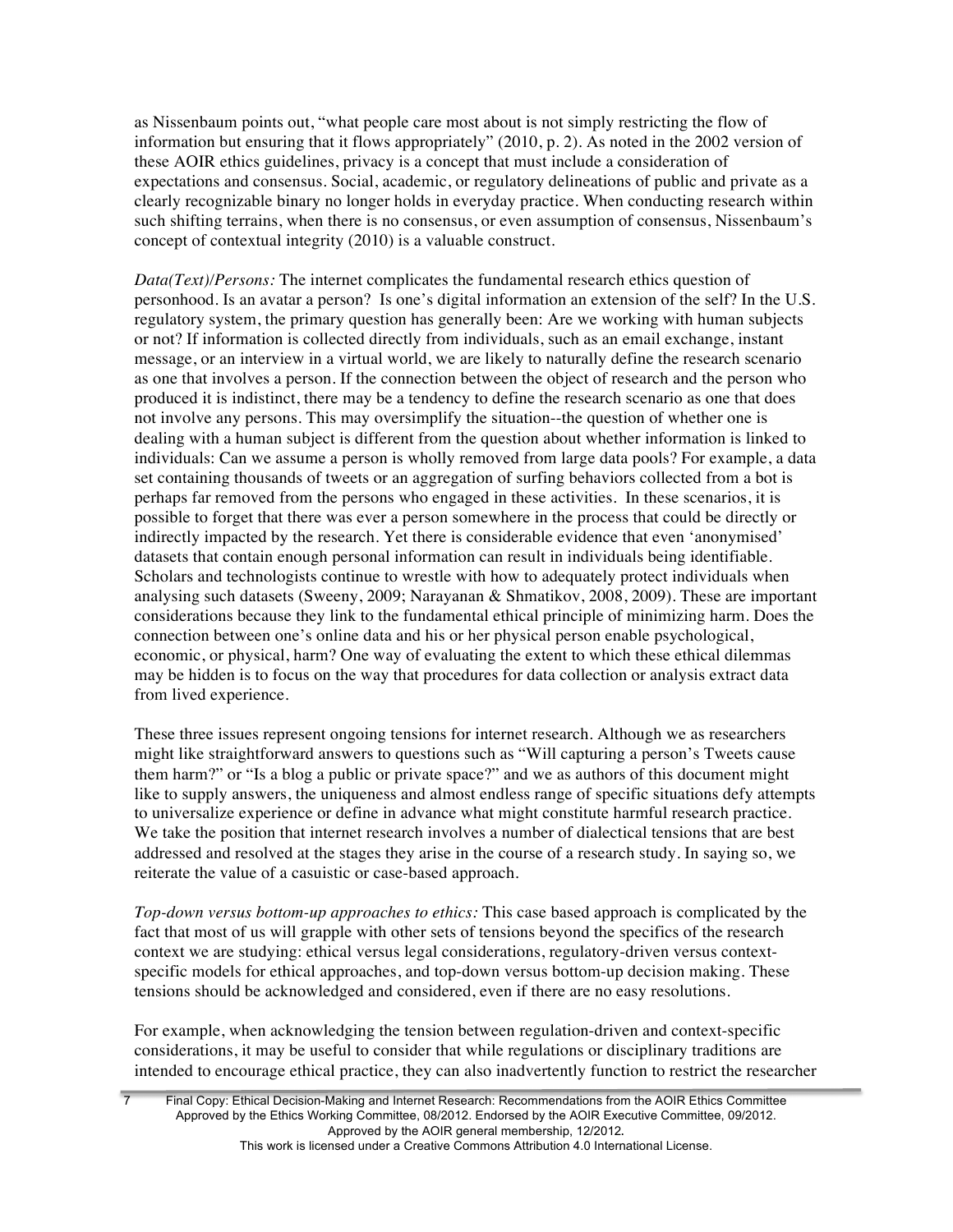by making universal declarations and *a priori* determinations about what constitutes harm and what will cause harm. This is often done by identifying particular categories of persons who are vulnerable, or by implying that by gaining informed consent, harm may somehow be mitigated. We agree that in certain extreme situations, there will be broad consensus about whether certain actions were ethical or not. Yet we also agree as a community of researchers that in most social situations, the issues and ethics are more fuzzy.

One must also balance the need to predict what ethical consequences might occur with the need to be open to how ethical issues emerge during the research process. In the United States, for example, most scholars are required to gain approval of institutional review boards (IRB) prior to conducting research. One is asked to make many decisions about possible ethical issues in advance of one's study. This can be daunting. Foreseeing harms or risks associated with a research project is always difficult, given that individuals and groups are unique, situations change, research directions can shift, and continually-evolving technologies may alter the ethical situation. On the other hand, researchers working without the direct approval of ethics review boards in countries where these are not a part of the research process have different responsibilities and may have additional challenges to face.

The challenge for researchers remains: how to balance contextual requirements with disciplinary, institutional, legal, cultural, or other constraints.

We offer the following detailed sets of questions to prompt reflection about ethical decision making within the specific confines of one's study. These are intended, along with the appendices, as tools to engage with prior to, during, and after the research process.

# **Internet Specific Ethical Questions**

The list below begins with common questions asked in the course of a research project. The bullet points represent more specific considerations that arise in internet-related contexts.

How is the context defined and conceptualized?

- Does the research definition of the context match the way owners, users, or members might define it?<sup>13</sup> (Parameters such as 'culture,' 'person,' 'data set,' and 'public text' each carry different ethical expectations for researchers)
- § Are there distinctions between local contextual norms for how a venue is conceptualized and jurisdictional frameworks (e.g., Terms of Service, other regulations)? For example, if the TOS defines the space as off limits for researchers but the individuals want to participate in public research of this space, what risk might exist for either the researcher or individuals involved $2^{14}$
- What are the ethical expectations users attach to the venue in which they are interacting, particularly around issues of privacy? Both for individual participants as well as the community as a whole?

How is the context (venue/participants/data) being accessed?

- How are participants / authors situated in the context?
- How are participants/authors approached by the researcher?
- How is the researcher situated in the context?<sup>15</sup>
- If access to an online context is publicly available, do members/participants/authors perceive the context to be public? What considerations might be necessary to accommodate

<sup>8</sup> Final Copy: Ethical Decision-Making and Internet Research: Recommendations from the AOIR Ethics Committee Approved by the Ethics Working Committee, 08/2012. Endorsed by the AOIR Executive Committee, 09/2012. Approved by the AOIR general membership, 12/2012.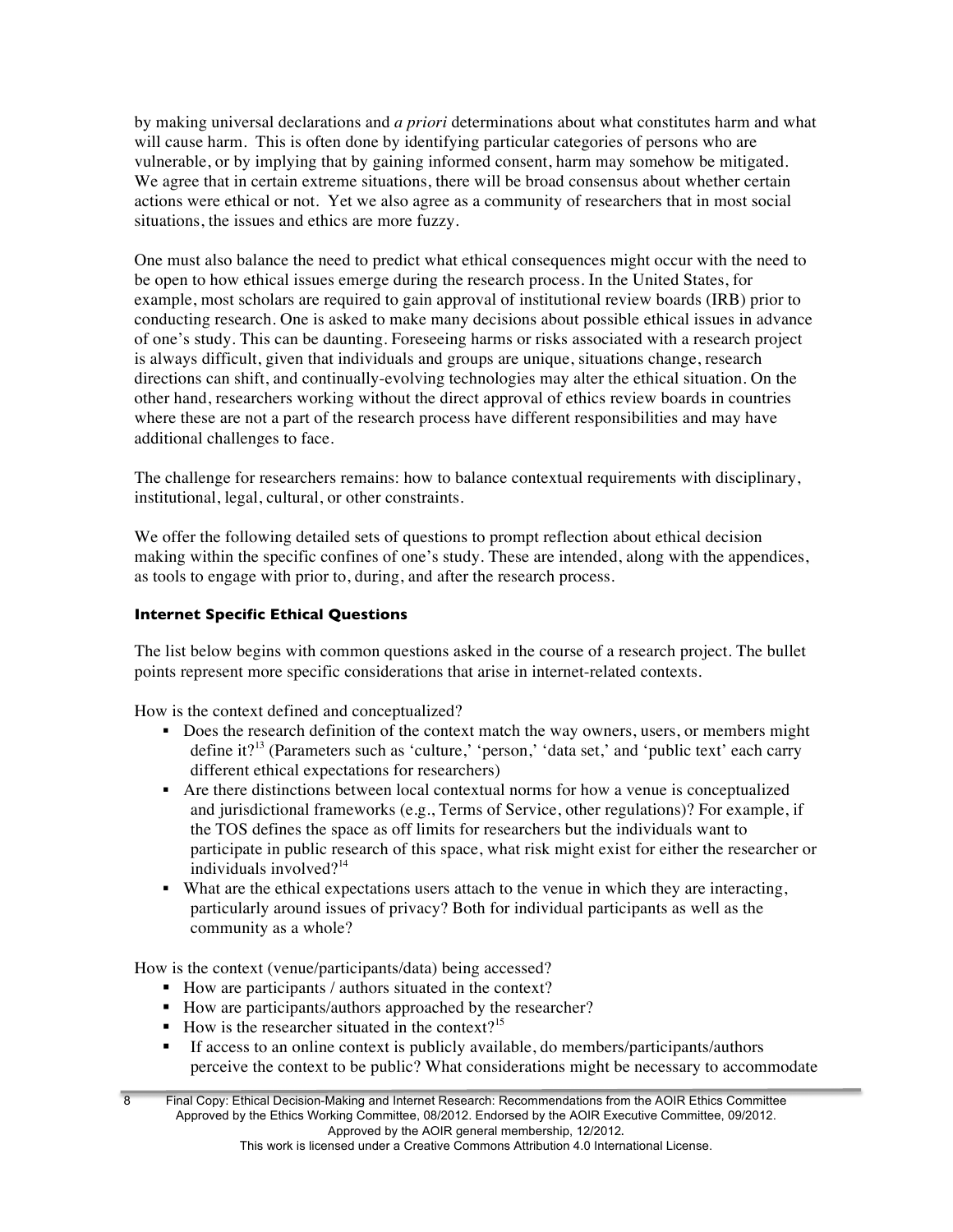'perceived privacy'<sup>16</sup> or the notion that individuals might care more about the appropriate flow of information as defining it as public or private<sup>17</sup>?

Who is involved in the study?

- What are the ethical expectations of the community/participants/authors?
- What is the ethical stance of the researcher? (For example, a mismatch between the ethical stance of the researcher and the community/participant/author may create ethical complications). 18
- § What are the ethical traditions of researchers' and/or author/participants' cultures or countries?
- If research data is housed in a repository for reuse, how might individuals or communities be affected later? For example, data collected for one purpose might be reused later for a different purpose but the researcher's relationship with the community from which the data came no longer exists. What possible risk or harm might result from reuse and publication of this information $2^{19}$

What is the primary object of study?

- What are the ethical expectations commonly associated with these types of data? (For example, working with aggregated, de-identified data carries different ethical expectations than working with interview data.)
- Does the object of analysis include persons or texts beyond the immediate parameters outlined by the study? What are the potential ethical consequences and how might these be addressed? (For example, collecting data from a blog often includes comments; collecting data from one social media stream reveals links to people or data outside the specific scope of the study.)
- § If information collected in the course of a study can be linked back to an individual by means of internet search or other technology, what process will the researcher use to determine how that information will be treated? (For example, many challenges surround the responsible use of images and video). To what extent might data be considered by participants to be personal and private, or public and freely available for analysis and republication?
- What other questions might arise as a result of the particular context from which this data was collected?

How are data being managed, stored, and represented?

- What method is being used to secure and manage potentially sensitive data?
- What unanticipated breaches might occur during or after the collection and storage of data or the production of reports?<sup>20</sup> (For example, if an audience member recorded and posted sensitive material presented during an in-house research presentation, what harms might result?
- If the researcher is required to deposit research data into a repository for future use by other researchers (or wishes to do so), what potential risks might arise? What steps should be taken to ensure adequate anonymity of data or to unlink this data from individuals?
- § What are the potential ethical consequences of stripping data of personally identifiable information?
- § How might removal of selected information from a dataset distort it such that it no longer represents what it was intended to represent?
- § If future technologies (such as automated textual analysis or facial recognition software) make it impossible to strip personally identifiable information from data sets in

<sup>9</sup> Final Copy: Ethical Decision-Making and Internet Research: Recommendations from the AOIR Ethics Committee Approved by the Ethics Working Committee, 08/2012. Endorsed by the AOIR Executive Committee, 09/2012. Approved by the AOIR general membership, 12/2012. This work is licensed under a Creative Commons Attribution 4.0 International License.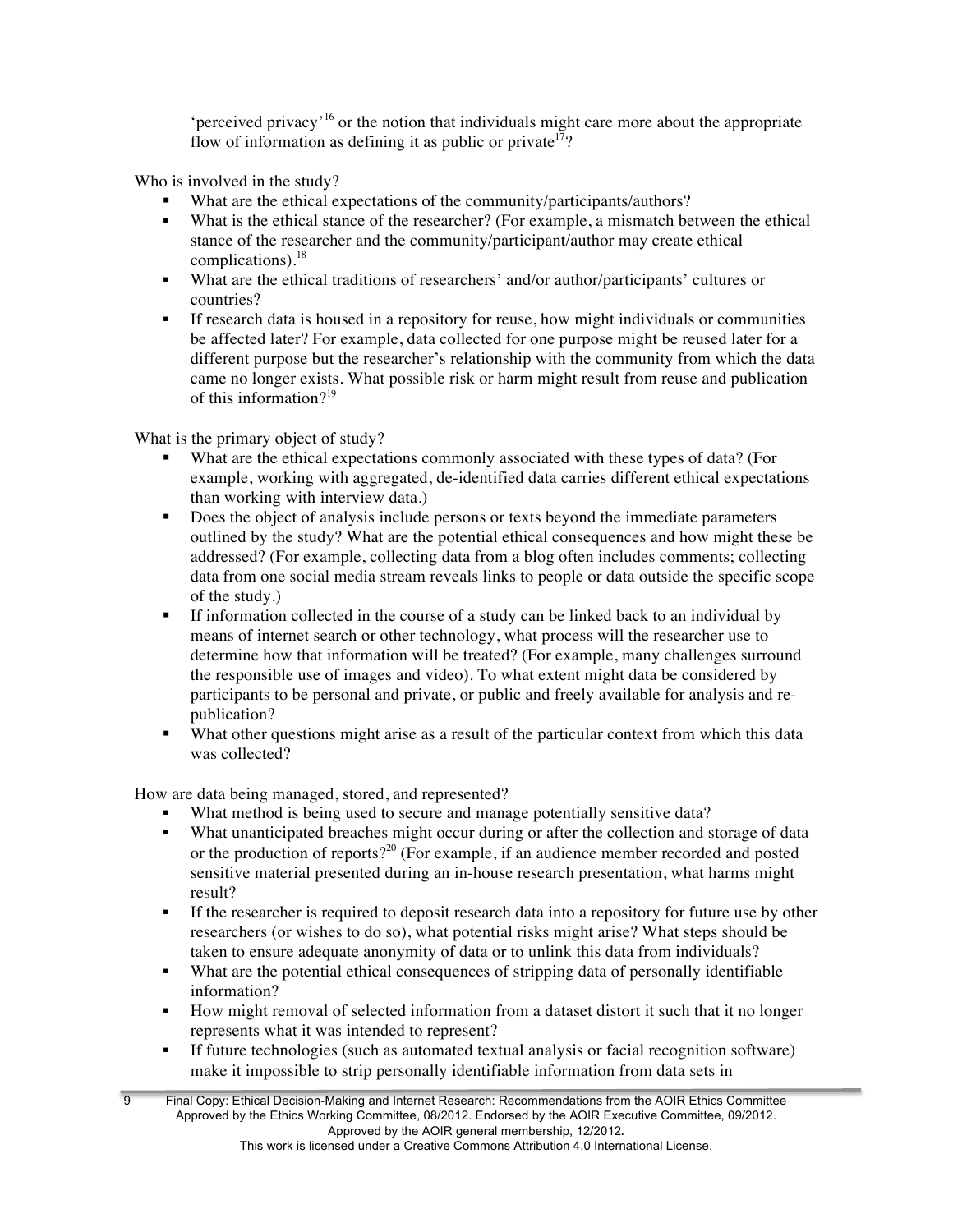repositories, what potential risks might arise for individuals? Can this be addressed by the original researcher? If so, how? How will this impact subsequent researchers and their data management?

How are texts/persons/data being studied?

- § Does one's method of analysis require exact quoting and if so, what might be the ethical consequence of this in the immediate or long term? (For example, would quoting directly from a blog cause harm to the blogger and if so, could another method of representation be less risky? $^{21}$ )
- § What are the ethical expectations of the research community associated with a particular approach (e.g, ethnographic, survey, linguistic analysis)?
- Do one's disciplinary requirements for collecting, analyzing, or representing information clash with the specific needs of the context? If so, what are the potential ethical consequences?

How are findings presented?

- What immediate or future risk might occur by using exact-quoted material in published reports? (For example, while a participant might not think his or her information is sensitive now, this might change in five years. What protections might be put in place to anticipate changing perceptions? $2^{22}$ )
- § Are individuals adequately protected in pre-publication reports, such as workshops, conferences, or informal meetings?<sup>23</sup>
- § Could materials be restricted because of copyright? (For example, many countries have strong restrictions on using screenshots or images taken from the web without permission. Certain sites have restrictions in their terms of service. Whereas there may be allowances for the scholarly use of copyrighted materials without permission, such as the U.S. doctrine of fair use, this is not a guarantee of protection against copyright infringement.)

What are the potential harms or risks associated with this study?

- What is the potential harm or risk for individuals, for online communities, for researchers, for research?
- Are risks being assessed throughout the study as well as in advance of the study? (Harm is only certain after it occurs. Thus, a priori assessments of risk might be useful but inadequate $^{24}$ ).
- § How are the concepts of 'vulnerability' and 'harm' being defined and operationalized in the study? How are risks to the community/author/participant being assessed?
- § How is vulnerability determined in contexts where this categorization may not be apparent?
- § Would a mismatch between researcher and community/participant/author definitions of 'harm' or 'vulnerability' create an ethical dilemma? If so, how would this be addressed?
- What harms--to life, to career, to reputation--may occur from the research? (e.g., would the research "out" an LGBTQ individual who is not publicly out and perhaps cause them to lose their jobs? Would the research cause someone to face criminal or civil penalties?)
- What possible privacy-related harms may occur? For example, might online groups disband or individuals cease to use an online support group or withdraw from blogging activities because of the presence of researchers;<sup>25</sup> Might individuals be upset that their perceived privacy has been violated;<sup>26</sup> might individuals object to having their writing or speech anonymised, preferring to remain known and public in any published results?
- Who or what else could cause harm to the author/participant beyond the researcher?

<sup>10</sup> Final Copy: Ethical Decision-Making and Internet Research: Recommendations from the AOIR Ethics Committee Approved by the Ethics Working Committee, 08/2012. Endorsed by the AOIR Executive Committee, 09/2012. Approved by the AOIR general membership, 12/2012.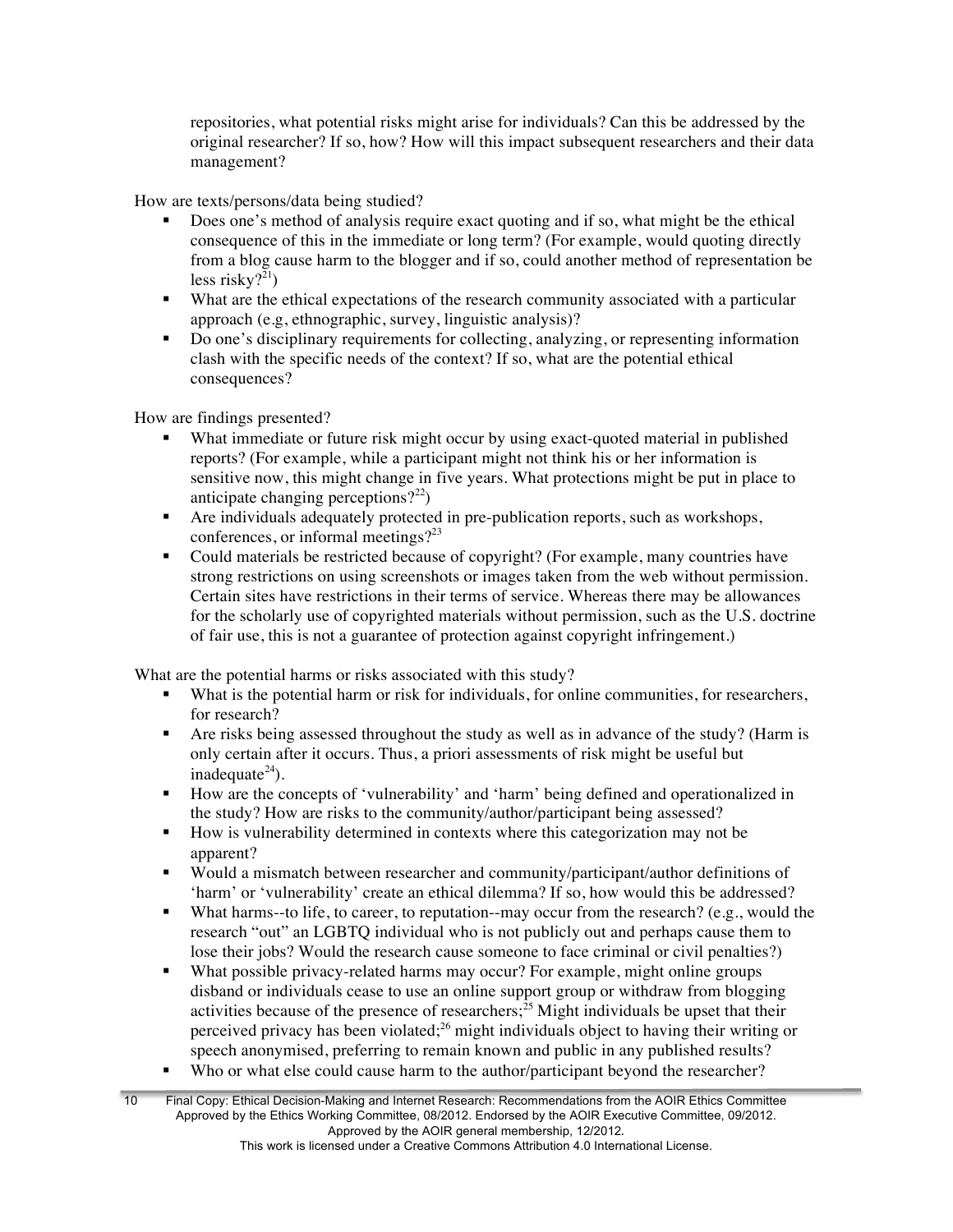- Are we acting in ways that minimizes risk?
- Does our research adequately protect the researcher as well as the community/author/participant?

What are potential benefits associated with this study?

- Who benefits from the study do the potential participants? If not, what greater benefit justifies the potential risks?
- Is the research aiming at a good or desirable goal?
- § Can we be sure the data collected from online sites, fora, communities, is "legitimate" and "valuable"?<sup>27</sup>

How are we recognizing the autonomy of others and acknowledging that they are of equal worth to ourselves and should be treated so?

- Will informed consent be required from participants?
- **•** If so, what procedures to obtain consent will be followed? (E.g., print or digital signatures, virtual consent tokens, click boxes or waiver of documented consent) $^{28}$
- Will consent be obtained just from individuals or from communities and online system administrators?
- In situations whereby consent is desired but written informed consent is impossible (or in regulatory criteria, impracticable) or potentially harmful, will procedures or requirements be modified?
- § What harm might result from asking for consent, or through the process of asking for consent?<sup>29</sup>
- What ethical concerns might arise if informed consent is not obtained?
- If an ethics board deems no consent is required, will the researcher still seek subjects'/participants' consent in a non-regulatory manner?
- If informed consent is warranted, how will the researcher ensure that participants are truly informed?

What particular issues might arise around the issue of minors or vulnerable persons?

- § Are minors being excluded from the study because of the difficulties of getting ethical permission to study them?
- In situations where identity, age, and ability of the participant is unknown or hidden, and harm cannot be determined as an a priori category based on known vulnerability of participant, how will harm be considered as an ethical concern and operationalized in the study?
- § How are minors identified as 'minors' in contexts where demographic information is not required? What harm might result from asking (or not asking) for participants to reveal their age?
- § How will parental or guardian consent be obtained in addition to assent where required by research regulations? What risks might arise in this particular consent process? (for any or all parties, including the minor, the parents, and the researcher)?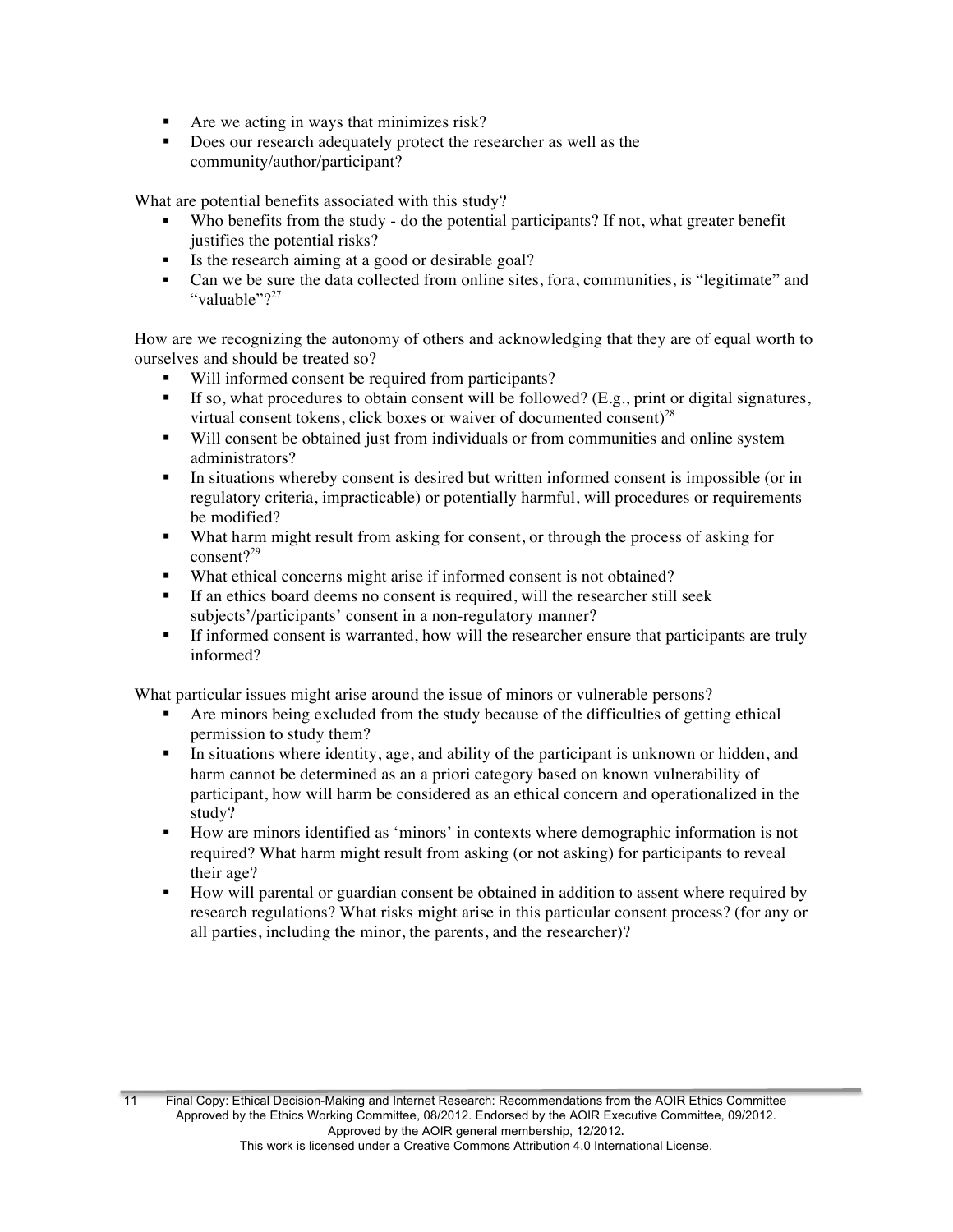#### **CONCLUSION**

This document provides a basic overview of internet research considerations. It advocates a process approach to ethics, which emphasizes the importance of addressing and resolving ethical issues as they arise in each stage of the project. We also advocate a casuistic, or case based approach, which attends to the specific needs of each case. Rather than prescribing a set of approved practices, we have deliberately chosen to suggest a characteristic range of questions that should be asked by internet researchers as well as those responsible for oversight of such research.

Guidelines such as these should not be considered complete or final. More than two decades of research practice provide multiple examples of ethical complications, unique solutions, and best practices. To continue to build, rather than reinvent the wheel, we believe it is vital for researchers to maintain a strong awareness of previous scholarship. To help in this endeavor, we provide a diverse bibliography in Appendix 3. We also recognize that as internet researchers encounter new venues, contexts, inter/actions, and tools, additional issues, questions, and responses will inevitably arise, either as variations of those mentioned in this document or as distinctively new. We encourage researchers to contribute synopses of their ethical challenges or specific case studies to our web-based compendium of cases. [website link here]. Our intent is that this document will remain useful in those new contexts in so far as it suggests starting points and possible analogies for raising new questions and developing new responses.

At the same time, we anticipate that as this document comes into use, it may help researchers further identify its limits as they encounter new contexts and ethical issues that emerge in the ongoing evolution of both the internet and our multifaceted efforts to research the communicative engagements these technologies make possible. We intend this document to serve both as a first way of addressing contemporary ethical challenges and as an occasion for inviting further critical evaluation and ongoing dialogical development of internet research ethics.

In sum, we hope this document will prove helpful to researchers, ethicists, and others concerned with the important ethical challenges of internet research, and the Association of Internet Researchers remains grateful for further critical comment and examples that help to carry our dialogues onward from this point.

### **ENDNOTES**

 

<sup>1</sup> See Buchanan and Ess (2009), who found that U.S. based IRBs referred most regularly to the Code of <sup>2</sup> For example, the Forum for Ethical Review Committees in Asia and the Western Pacific (FERCAP); U.S. Copyright Law, Norway's National Committee for Research Ethics in the Sciences and the Humanities (NESH); the EU Data Privacy Protection Act represent specific guidelines; each country and/or region maintains specific and changing guidelines. See also Privireal, which examines "the implementation of the Data Protection Directive 95/46/EC" in relation to research ethics and law (http://privireal.group.shef.ac.uk/content/rec/countries.php). We refer to some of these in Appendix 3 (the wiki-based bibliography located at http://ethics.aoir.org), but our listing is not all-inclusive. Readers should consult their professional and discipline-specific codes of conduct or practice, as well as extant regulation, to ensure they are acting in accordance with their disciplinary and jurisdictional bounds.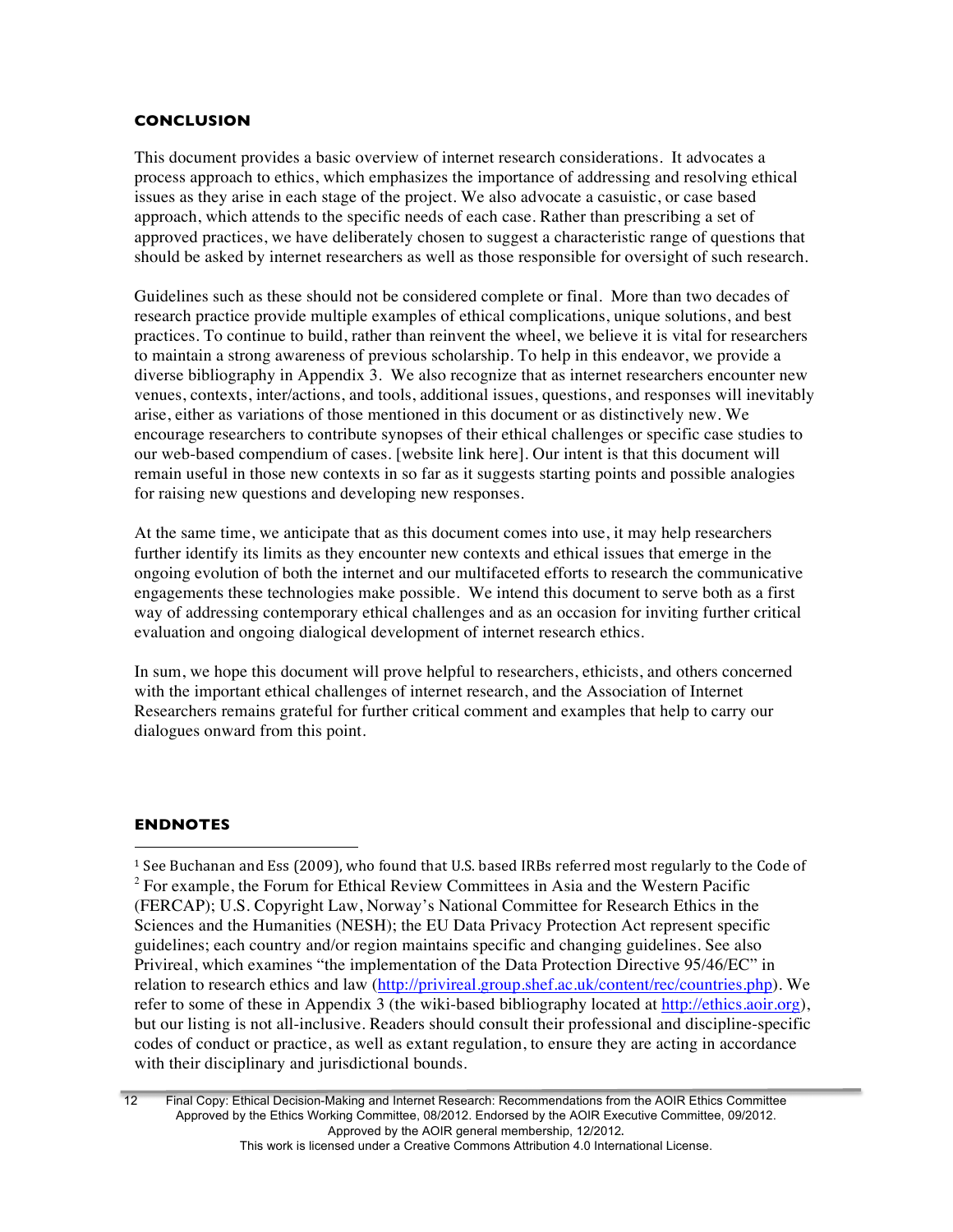$3$  As one example, copyright laws vary by country and in the digital age, complexities in copyright laws have grown. Copyright is one particular issue that bridges legal and ethical realms, and is a matter of consideration in internet research. In some disciplines, for example, linguistics, copyright laws are more significant concerns than human subjects regulations. For more information on copyright law by country, see http://en.wikipedia.org/wiki/Category:Copyright\_law\_by\_country <sup>4</sup> For further discussion of phronesis as applied to internet research ethics and to digital media ethics, see for example Ess (2009) and McKee and Porter (2009).

<u> 1989 - Andrea Santa Andrea Andrea Andrea Andrea Andrea Andrea Andrea Andrea Andrea Andrea Andrea Andrea Andr</u>

 $<sup>5</sup>$  For example, in addition to general ethical principles, researchers must be aware of legal</sup> requirements in the countries implicated in the research. This can create important and potentially unresolvable tensions that should be acknowledged. While guidelines and regulations are intended to encourage ethical practice, they can also inadvertently function to restrict the researcher by making universal declarations and a priori determinations about what constitutes harm and what will cause harm. This is often done by identifying particular categories of persons who are vulnerable, or by implying that by gaining informed consent, harm may somehow be mitigated. We agree that in certain extreme situations, there will be broad consensus about whether certain actions are ethical or not. Yet we also agree as a community of researchers that in most social situations, the issues and ethics are more fuzzy. It can be difficult if not impossible to predict beforehand what might cause immediate or eventual harm, whether or not someone is vulnerable, or even whether or not we can call something a 'human subject.' Hence the need for deliberation.  $<sup>6</sup>$  E.g., the Tuskegee syphilis experiments:</sup>

# http://en.wikipedia.org/wiki/Tuskegee\_syphilis\_experiment

<sup>7</sup> Manipulation and close study of information generated by social media networks certainly constitutes a different research environment than sticking a needle into a volunteering person in a medical laboratory. On the other hand, entire communities have felt harm from use of their DNA data more than a decade after it was collected and anonymously aggregated. Interacting with a person in a face-to-face interview seems to raise different considerations than interviewing a person in an anonymous chatroom. Yet, anonymous members of online communities have felt harm after researchers published reports about what they perceived to be private community activities. Blogs are often considered public, published texts. On the other hand, users have described their blogs as a part of their identity, not to be treated as simply publicly accessible data.

<sup>8</sup> For a fairly comprehensive listing of these, see

# http://www.hhs.gov/ohrp/international/intlcompilation/intlcompilation.html

<sup>9</sup> Should authors be considered human subjects? Should studies based on observation of people in public be scrutinized with the same criteria as studies involving drug testing?

<sup>10</sup> The AoIR discussion list and archives (http://listserv.aoir.org/listinfo.cgi/air-l-aoir.org) provide many examples of researchers seeking advice from a world-wide community.

 $<sup>11</sup>$  This is widely discussed in ethics and internet research literature. A particularly keen analysis</sup> appears in Sveningsson (2003), and is modified/expanded somewhat in McKee & Porter (2009). The ethical parameters for collecting information in online public spaces are ambiguous and contested. Hudson and Bruckman (2004) found that while it might be widely considered ethically acceptable to capture and analyze interactions and conversations in a public square without consent, this model did not match the expectations of their participants in real time chatrooms, who felt strongly that "one may not ethically record an otherwise ephemeral medium without consent from participants" (p.118). Bassett & O'Riordan (2002) note that this sort of mismatch can occur in many ways: In the same online space or in the same online group, some users may believe their words are important public documents and they should receive credit as authors while others might believe their contributions are private, deserving anonymity. Likewise, the service provider, operator of an online forum, or terms of service may state that the content is public, yet individuals

<sup>13</sup> Final Copy: Ethical Decision-Making and Internet Research: Recommendations from the AOIR Ethics Committee Approved by the Ethics Working Committee, 08/2012. Endorsed by the AOIR Executive Committee, 09/2012. Approved by the AOIR general membership, 12/2012.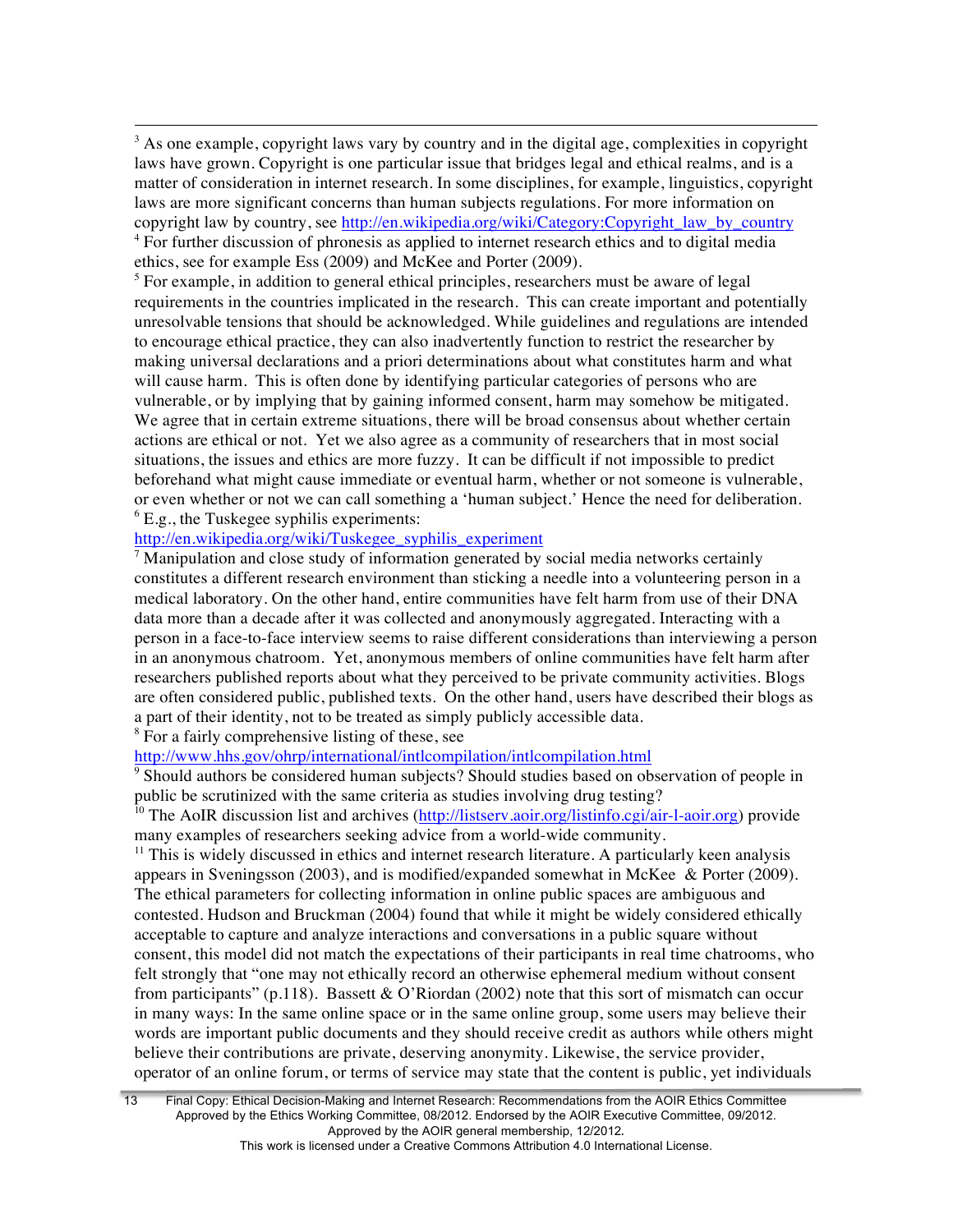perceive the space to be private. Cases by authors such as Bromseth (2002), Gajjala (2004), and Ikonomidis Svedmark & Nyberg (2009) illustrate the difficulties these issues can pose for the researcher.

<u> 1989 - Andrea Santa Andrea Andrea Andrea Andrea Andrea Andrea Andrea Andrea Andrea Andrea Andrea Andrea Andr</u>

<sup>12</sup> For example, youth interviewed by boyd and Marwick (2011, p.6) felt angry that their Facebook information was used by teachers and administrators in a school-wide public presentation to illustrate the dangers of posting private information in public spaces. They knew the information was relatively public. It was the manner in which it was used that violated their expectations of privacy.

<sup>13</sup> See for example Hudson & Bruckman (2004); Gajjala (2004); Ikonomidis Svedmark & Nyberg (2009); Baker (2009).

<sup>14</sup> See for example Chee, Taylor,  $\&$  de Castell (2012).

<sup>15</sup> See for example Markham (2009).

<sup>16</sup> For further discussion of this, see for example Sveningsson (2003), Sveningsson-Elm (2009) and McKee & Porter (2009).

<sup>17</sup> For further discussion, see Nissenbaum (2010).

 $18$  See Ayers (2003).

<sup>19</sup> A case involving blood and DNA samples taken from the Havasupai Indian tribe in Arizona provides an illustration of the complexities of informed consent, misuse of data/samples, and community harms resultant from biomedical research. See

http://www.whoownsyourbody.org/havasupai.html

 $\frac{20 \text{ See}}{20 \text{ See}}$  for example Sweeny (2003); Zimmer (2010).

<sup>21</sup> See for example Ikonomidis Svedmark & Nyberg (2009).

<sup>22</sup> Markham (2012) makes the case for revising or refashioning data to resonate with the situation without using direct quotes to protect privacy.

<sup>23</sup> CF Footnote 18.

 $24$  Traditional notions of harm or risk come from the medical or biomedical models of research, which can often predict with more accuracy how a particular medical or psychological procedure can affect a research participant. Regulatory language around the issue of risk and harm may be predicated on such medical models, which are often different from social research environments, where potential risks or harms may not be clearly foreseeable. Likewise, in inductive or qualitative research frameworks, procedures for interaction with contexts or persons are added or modified in situ, so that the risks associated with particular methods may only be known at later stages of the research. Risk and harm in less formalized research frameworks can arise in many stages of the project, from data collection to analysis to presentation of research.

<sup>25</sup> See for example Bromseth (2002); Kraut et al., (2004).

<sup>26</sup> CF Footnote 8

 $27$  For example, Karpf (2012) notes: "Spambots, commercial incentives, proprietary firewalls, and noisy indicators all create serious challenges for the researcher."

 $28$  Although in some cases, traditional informed consent procedures may be warranted, in other cases, these may not be the most ethically sensitive approach. As recommended by the 2010 AOIR Ethics workshop: "Informed consent may happen at different points throughout a study, Sometimes it may be more ethical to get informed consent at the end when you want to present a specific case study or quote an individual or focus on a particular element. Therefore, informed consent should be always an inductive process" (Buchanan, Markham, & Ess, 2010).

<sup>29</sup> See for example Stern (2003); Ikonomidis Svedmark (2010).

14 Final Copy: Ethical Decision-Making and Internet Research: Recommendations from the AOIR Ethics Committee Approved by the Ethics Working Committee, 08/2012. Endorsed by the AOIR Executive Committee, 09/2012. Approved by the AOIR general membership, 12/2012.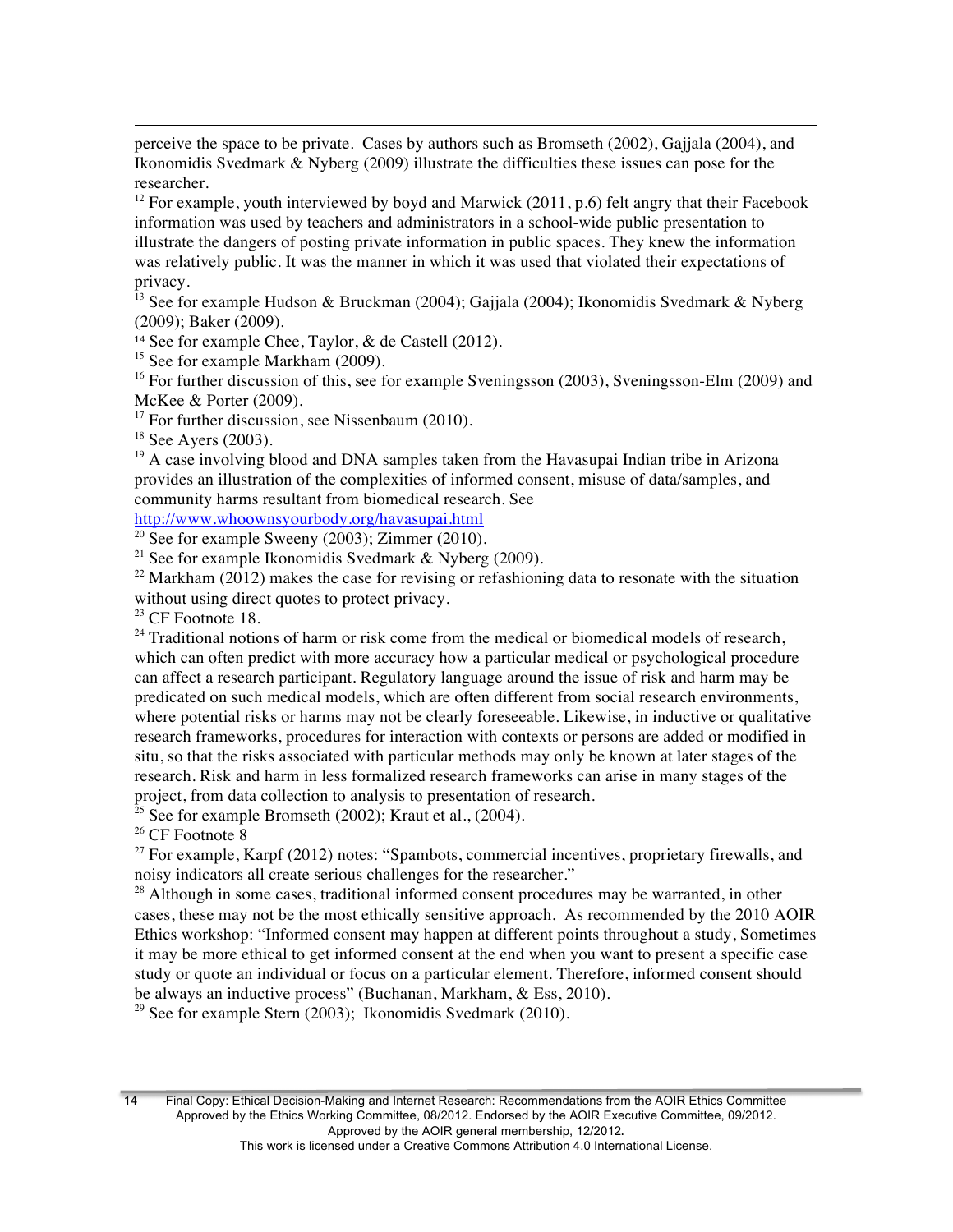# **WORKS CITED**

Ayers, M. (2003). Fact or fiction: Notes of a man interviewing women online. In Buchanan, E.A. (Ed.). Readings in Virtual Research Ethics: Issues and Controversies (pp. 262-273 ). Hershey: Idea Group.

Baker, A. (2009). Small Talk. International Journal of Internet Research Ethics 2, 1, 1-5.

Bassett, E. H., & O'Riordan, K. (2002). Ethics of internet research: Contesting the human subjects research model. Ethics and Information Technology, 4 (3), 233-249. Available: http://www.nyu.edu/projects/nissenbaum/ethics\_bas\_full.html

Bromseth, J. C. H. (2002). Public places – public activities? Methodological approaches and ethical dilemmas in research on computer-mediated communication contexts. In A. Morrison (Ed.), Researching ICTs in Context (pp. 33-61). Inter/Media Report 3/2002. Oslo: University of Oslo.

boyd, d., & Marwick, A. (2011). How Teens Understand Privacy. Unpublished Manuscript. Available online: http://www.danah.org/papers/2011/SocialPrivacyPLSC-Draft.pdf

Buchanan, E., & Ess. C. (2009). Internet research ethics and the Institutional Review Board: Current practices and issues. Computers and Society, 39 (3) 43-49.

Buchanan, E., Markham, A., & Ess. C. (2010). Ethics and internet research commons: Building a sustainable future. Association of Internet Researchers 11th Annual Conference Workshop. Gottenburg, Sweden.

Chee, F. M., Taylor, N. T., & de Castell, S. (2012). Re-mediating research ethics: End-user license agreements in online games. Bulletin of Science, Technology & Society, 32(6), 497-506.

Ess, C. (2009). Digital Media Ethics. Cambridge: Polity.

Gajjala, R. (2004). Cyber Selves: Feminist Ethnographies of South Asian Women. Walnut Creek: Altamire Press.

Hudson, J. M., & Bruckman, A. (2004). Go away: Participant objections to being studied and the ethics of chatroom research. Information Society, 20(2), 127-139.

Ikonomidis Svedmark, E. (2010). Med nätet som fält: urvalstankar, känslostormar och etikproblem. Kulturella Perspektiv 2, 11-21.

Ikonomidis Svedmark, E., & Nyberg, A. (2009). Om det privata i publika och digitala rum. In Se mig: Unga om sex och internet (pp. 354-383). Stockholm: Davidsons Tryckeri AB.

Karpf, D. (2012). Social science research methods in internet time. Information, Communication, & Society, 15(5), 639-661.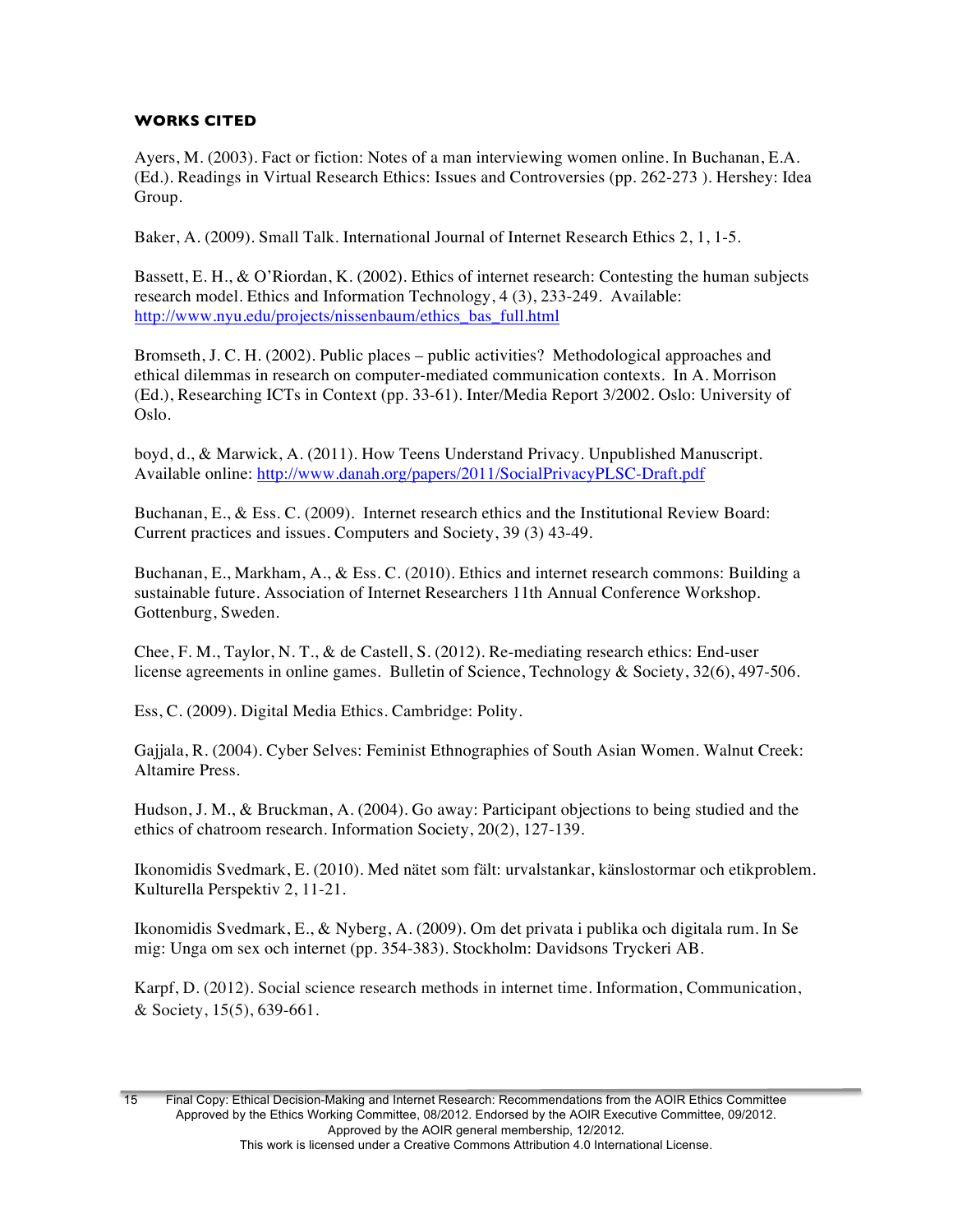Kraut, R., Olson, J., Banaji, M., Bruckman, A., Cohen, J., & Cooper, M. (2004). Psychological research online: Report of board of scientific affairs' advisory group on the conduct of research on the internet. American Psychologist, 59(4), 1-13.

Markham, A. (2012). Fabrication as ethical practice: Qualitative inquiry in ambiguous internet contexts. Information, Communication, and Society, 5(3), 334-353.

Markham, A. (2009). How can qualitative researchers produce work that is meaningful across time, space, and culture? In Markham, A. N., & Baym, N. K. (Eds.). Internet inquiry: Conversations about method (pp. 131-155). Thousand Oaks, CA: Sage.

McKee, H. A., & Porter, J. E. (2009). The Ethics of Internet Research: A Rhetorical, Case-based Process. New York: Peter Lang Publishing.

Narayanan, A., & Shmatikov, V. (2009). De-anonymizing social networks. IEEE Symposium on Security & Privacy. Oakland, CA. Available: http://www.cs.utexas.edu/~shmat/shmat\_oak09.pdf

Narayanan, A., & Shmatikov, V. (2008). Robust de-anonymization of large sparse datasets (How to break anonymity of the Netflix prize dataset.) IEEE Symposium on Security & Privacy. Oakland, CA. Available: http://arxiv.org/pdf/cs/0610105v2

National Science Foundation. (2008). Interpreting the Common Rule for the Protection of Human Subjects for Behavioral and Social Science Research. Available: http://www.nsf.gov/bfa/dias/policy/hsfaqs.jsp

Nissenbaum, H. (2010). Privacy in context: Technology, policy, and the integrity of social life. Stanford: Stanford University Press.

Stern, S. (2003). Encountering distressing information in online research: A consideration of legal and ethical responsibilities. New Media and Society 5, 249-266.

Sveningsson, M. (2003). Ethics in internet ethnography. In Buchanan, E. (Ed.). Readings in Virtual Research Ethics: Issues and Controversies (pp. 45-61). Hershey: Idea Group.

Sveningsson-Elm, M. (2009). How do various notions of privacy influence decision making in qualitative internet research. In Markham, A. & Baym, N. (Eds.).internet Inquiry: Conversation about method (pp. 69-87). Thousand Oaks, CA: Sage.

Sweeney, L. (2003). Navigating computer science research through waves of privacy concerns: Discussions among computer scientists at Carnegie Mellon University. In Tech Report, CMU CS 03-165, CMU-ISRI-03-102. Pittsburgh.

Zimmer, M. (2010). But the data is already public: On the ethics of research in Facebook. Ethics  $\&$ Information Technology, 12(4), 313-325.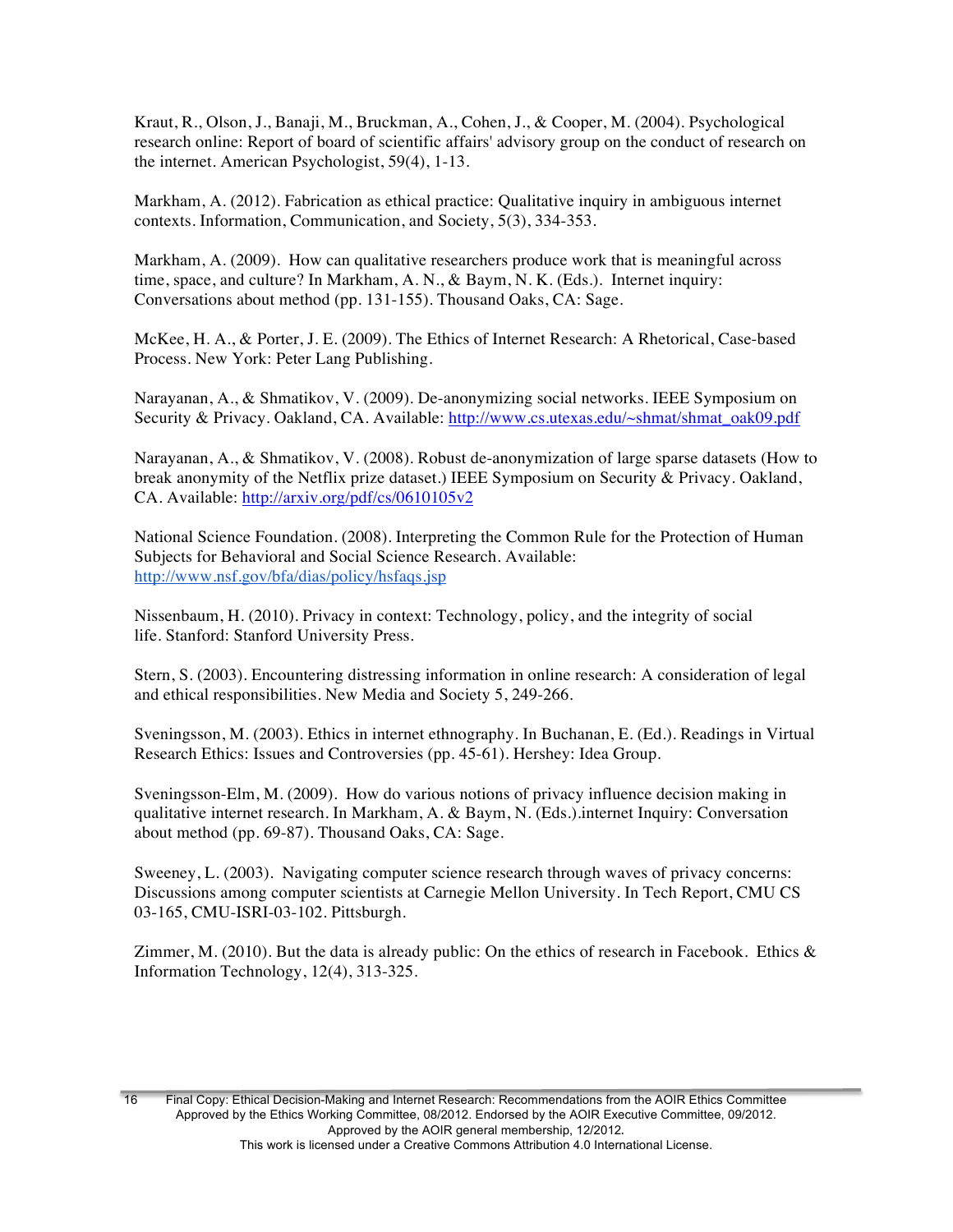# **APPENDIX 1: Charting Ethical Questions By Data And Type**

This figure is intended to provide a reference guide for researchers and research reviewers to recognize where a particular research project might fit in the internet research continuum, in what specific type of venue a project exists, what types of information/data may be derived from these contexts, and what common ethical questions have been asked within these contexts.

This graphic is best viewed as a conceptual heuristic, as the categories overlap and merge. The first column lists the types of information that might be collected. These data types are not tied to certain internet spaces or genres, such as blogs, email, or the web, but cut across all contexts. The second column lists specific types of contexts. Again, because categories continue to converge, we have organized this column by major interaction type, rather than specific type of interface. The third column lists certain key ethical questions that might be raised. Notably, there are varying ways to conceptualize or define each of the contexts mentioned and varying ways to perceive one's research in or of these contexts. Two people can be utilizing the same technological context and yet have very different perspectives on it. These distinctions are also blurred as technologies converge and become less obvious as a part of everyday life.

Researchers and review boards can refer to this chart as a guide or checklist of considerations when writing or reviewing research proposals, developing methodological approaches for a particular study, designing specific protocols, and so forth. Ideally, a researcher should be able to answer these questions and justify those responses within the context of his or her research question, discipline, specific internet venue or context, and region or jurisdiction.

Note: This is shown as a small graphic on the following page. A higher resolution PDF is available at: http://ethics.aoir.org/reports/2012aoirgraphic.pdf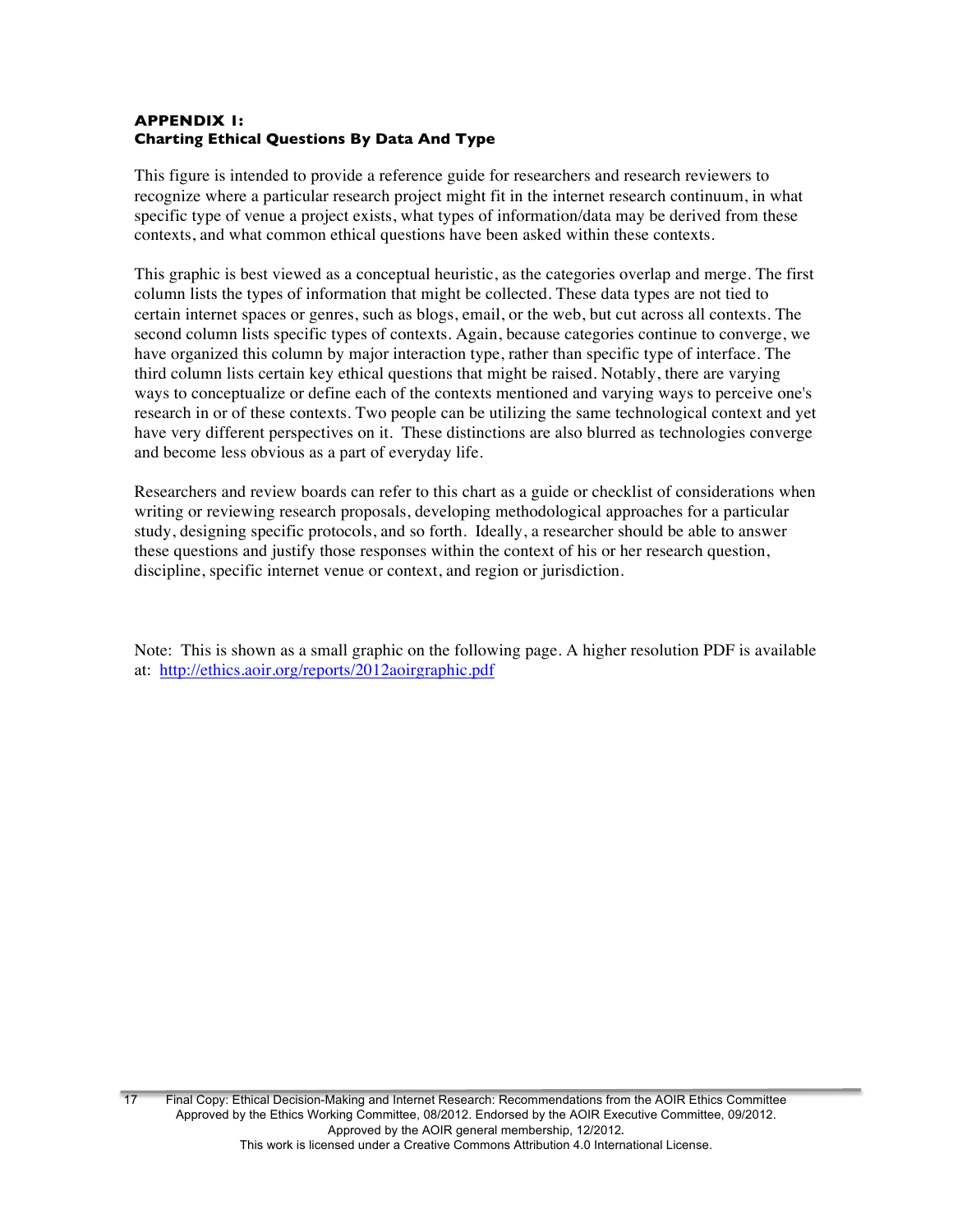This chart provides a useful starting point for internet researchers to consider ethics. Convergence of technologies and capacities<br>continues to break down the strict boundaries between these categories. Not intended to pr consideration of a range of issues and questions that may become relevant in the course of any internet related research.

| <b>Types of Data collected</b>                                                                                                                                                                                                                               | <b>Types of Venues/Contexts</b>                                                                                                             | Commonly asked questions about ethical practice                                                                                                                                                                                                                                                                                                                                                                                                                                                                                                                                                                                                                                                                                                                                                                                                                                                                                                                                                                   |
|--------------------------------------------------------------------------------------------------------------------------------------------------------------------------------------------------------------------------------------------------------------|---------------------------------------------------------------------------------------------------------------------------------------------|-------------------------------------------------------------------------------------------------------------------------------------------------------------------------------------------------------------------------------------------------------------------------------------------------------------------------------------------------------------------------------------------------------------------------------------------------------------------------------------------------------------------------------------------------------------------------------------------------------------------------------------------------------------------------------------------------------------------------------------------------------------------------------------------------------------------------------------------------------------------------------------------------------------------------------------------------------------------------------------------------------------------|
| Interactions, behaviors,<br>transactions<br><b>Hyperlinks</b><br>Comments or                                                                                                                                                                                 | <b>Direct communication</b><br>(formal or informal<br>interviews via real-time<br>or asynchronous text,<br>audio, or visual)                | How is protection of autonomy of participant/author achieved through informed consent or<br>protection of vulnerable persons? How can researcher ensure that author/participant understands<br>and agrees that content or interaction may be used for research purposes?<br>Is the communication archived or easily searchable and retrievable? Is the data subject to open data<br>laws or regulations? How long does the third party provider or ISP preserve the data and where?<br>Could privacy be achieved through anonymization of email content and/or header information?                                                                                                                                                                                                                                                                                                                                                                                                                                |
| Recommendations<br>File or Information<br>Sharing (file or snippet)<br>Forwarding / Replying<br>Interpersonal<br>Interactions,<br>conversations<br>Networks (e.g., maps<br>visualizing<br>communication flow or<br>strength of relations<br>between persons) | <b>Special Interest Forums</b><br>(email- or web-based<br>conversations and<br>archives, e.g., threaded<br>discussion forums,<br>chatrooms) | How do terms of service (TOS) articulate privacy of content and/or how it is shared with 3rd parties?<br>Regardless of TOS, what are community or individual norms and/or expectations for privacy?<br>Does the author/subject consider personal network of connections sensitive information?<br>Is the data easily searchable and retrievable? If the content of a subject's communication were to<br>become known beyond the confines of the venue being studied - would harm likely result?<br>Is the conversation thread or forum perceived as public or private by the author(s)/subject(s)?<br>How is profile, location, or other personally identifying information used or stored by researcher? Is<br>the data easily searchable and retrievable?<br>How is informed consent or protection of privacy achieved? How are vulnerable persons identified<br>and protected?<br>If non-active archives are used, how is vulnerability or harm defined and how are potential or actual<br>subjects protected? |
| Production, presentation,<br>performance<br>Texts (e.g., authored texts,<br>naturally occurring discourse,<br>interview transcripts)<br>Images (presented or<br>produced by user or captured<br>by researcher)<br>Video (presented or                        | <b>Social Networking</b><br>(e.g., LinkedIn, google+,<br>Facebook, Twitter,<br>Tumblr, Flickr,<br>FourSquare)                               | How do the terms of service articulate privacy of content and/or how it is shared with 3rd parties?<br>Does the author/participant consider personal network of connections sensitive information?<br>How is profile or location information used or stored by researcher?<br>Does author/participant understand and agree to interaction that may be used for research<br>purposes?<br>Does research purpose and design balance possible conflicts between participant and researcher<br>perceptions of public/private and sensitive/nonsensitive?<br>Does the dissemination of findings protect confidentiality? Is the data easily searchable and<br>retrievable?<br>If the content of a subject's communication was ever linked to the person, would harm likely result?                                                                                                                                                                                                                                      |
| produced by user or captured<br>by researcher)<br>Audio (presented or<br>produced by user or captured<br>by researcher)<br>User motions and<br>movements (any and all                                                                                        | Personal spaces/<br>blogs<br>(e.g., homepages,<br>blogs, youtube, and<br>all forms of<br>multimedia<br>presentation)                        | Could analysis, publication, redistribution, or dissemination of content harm the subject in any way?<br>If the content of a subject's communication were to become known beyond the confines of the<br>venue being studied would harm likely result?<br>Does the author/participant consider personal network of connections sensitive information?<br>Does author/participant consider the presentation of information or venue to be private or public?<br>Do the terms of service conflict with ethical principles?<br>Is the author/subject a minor?                                                                                                                                                                                                                                                                                                                                                                                                                                                         |
| activities produced or<br>presented by user and/or<br>captured by researcher)<br>Configurations or<br>personalization of devices<br><b>Locations and movements</b><br>Physical locations (GPS)<br>Physical movements<br>Surfing behaviors                    | <b>Avatar-based social</b><br>spaces, virtual worlds,<br>and online gaming<br>spaces<br>(e.g., Second Life, SIMs,<br>MUDS/MOOS,<br>MPORPG)  | Should these virtual worlds be considered "public"? What constitutes "privacy" in such places?<br>Should avatars be considered as persons and afforded the same protections as human subjects?<br>Will the process of requesting consent itself cause harm? How and when should consent be sought?<br>What requires consent?<br>To what extent do users perceive their interactions and communication to be private in these<br>spaces?<br>How do Terms of Service specify researcher presence, anonymity of users, and privacy/<br>confidentiality?<br>To what extent and in what ways could research activities interfere with or compromise a user's play<br>or outcomes in the game? How should researchers juggle their own multiple roles?<br>Could data be used to identify a user's physical location and other sensitive demographic<br>information?                                                                                                                                                     |
| <b>Archived information</b><br>Demographic information<br><b>Bookmark collections</b><br><b>Discussion archives</b><br>Data banks<br><b>Transaction logs</b><br>Clickstream data<br>Trace data                                                               | <b>Commercial Web</b><br><b>Services</b><br>(e.g., Google, AOL,<br>Yahoo, Bing, MSN,<br>SurveyMonkey, Cloud<br>Storage)                     | What are the participant/author's expectations of privacy? Is the data easily searchable and<br>retrievable? Is the data subject to open data laws or regulations? Does the service's privacy policy<br>contradict ethical principles?<br>What measures safeguard data at the site of data collection? How long will the data be stored on the<br>servers? Does this contradict the time frame indicated by the researcher or institutional policies?<br>What happens to the data after the researcher completes work on the service? How are the data<br>destroyed?<br>How will cross-border data be handled if IP addresses are considered by one country to fall under<br>privacy regulations?                                                                                                                                                                                                                                                                                                                 |
|                                                                                                                                                                                                                                                              | Databanks/<br><b>Repositories</b>                                                                                                           | Where is the data stored? How long will the data exist in the repository?<br>What consent or permission might be needed for subsequent data use?<br>Does the remixing/mashing of data enable identification of individual or group identities or enable<br>any additional risks to participants?<br>In the case of shared data, what conditions were placed on data use by the original researcher, if                                                                                                                                                                                                                                                                                                                                                                                                                                                                                                                                                                                                            |
| Created by Annette Markham as Appendix 1, AOIR Guidelines:<br>Ethical Decision Making and Internet Research Ethics: 2012.<br>Original document located at http://ethics.aoir.org/                                                                            |                                                                                                                                             | any? Regardless of conditions, what ethical responsibilities may require consideration by later users?<br>What mechanisms are in place to ensure appropriate data provenance and ownership?<br>How will images/audio be effectively anonymized?                                                                                                                                                                                                                                                                                                                                                                                                                                                                                                                                                                                                                                                                                                                                                                   |